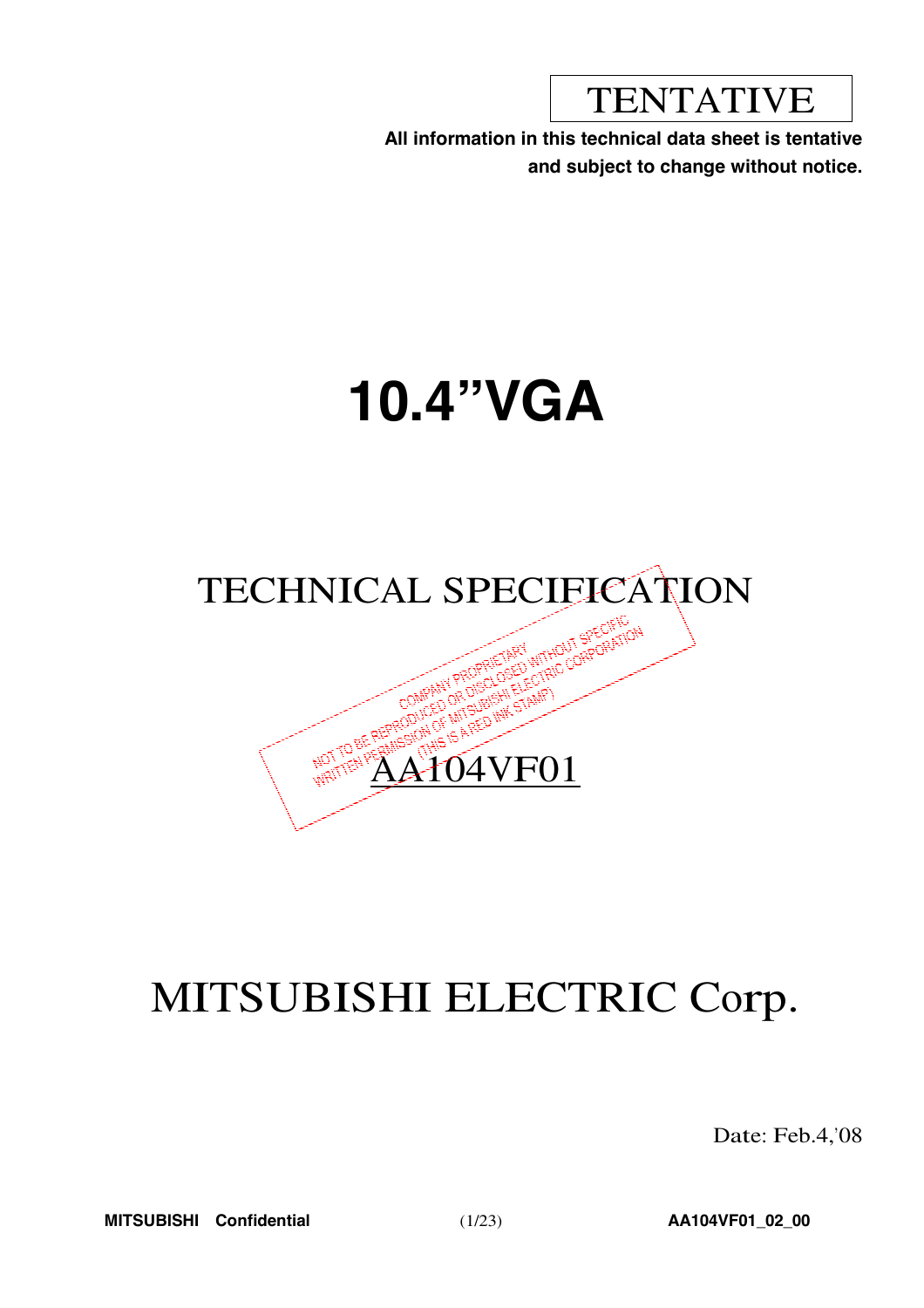# **CONTENTS**

| N <sub>0</sub> . | Item                                           | Page           |
|------------------|------------------------------------------------|----------------|
|                  | <b>COVER</b>                                   | 1              |
|                  | <b>CONTENTS</b>                                | 2              |
| $\mathbf{1}$     | <b>APPLICATION</b>                             | 3              |
| 2                | <b>OVERVIEW</b>                                | $\overline{4}$ |
| 3                | <b>ABSOLUTE MAXIMUM RATINGS</b>                | 5              |
| 4                | ELECTRICAL CHARACTERISTICS                     | 5, 6, 7        |
| 5                | <b>INTERFACE PIN CONNECTION</b>                | 8              |
| 6                | <b>INTERFACE TIMING</b>                        | 9, 10, 11, 12  |
| 7                | <b>BLOCK DIAGRAM</b>                           | 13             |
| 8                | MECHANICAL SPECIFICATION                       | 14, 15         |
| 9                | OPTICAL CHARACTERISTICS                        | 16, 17, 18     |
| 10               | <b>RELIABILITY TEST CONDITION</b>              | 19             |
| 11               | <b>OTHER FEATURE</b>                           | 20             |
| 12               | <b>HANDLING PRECAUTIONS FOR TFT-LCD MODULE</b> | 21, 22, 23     |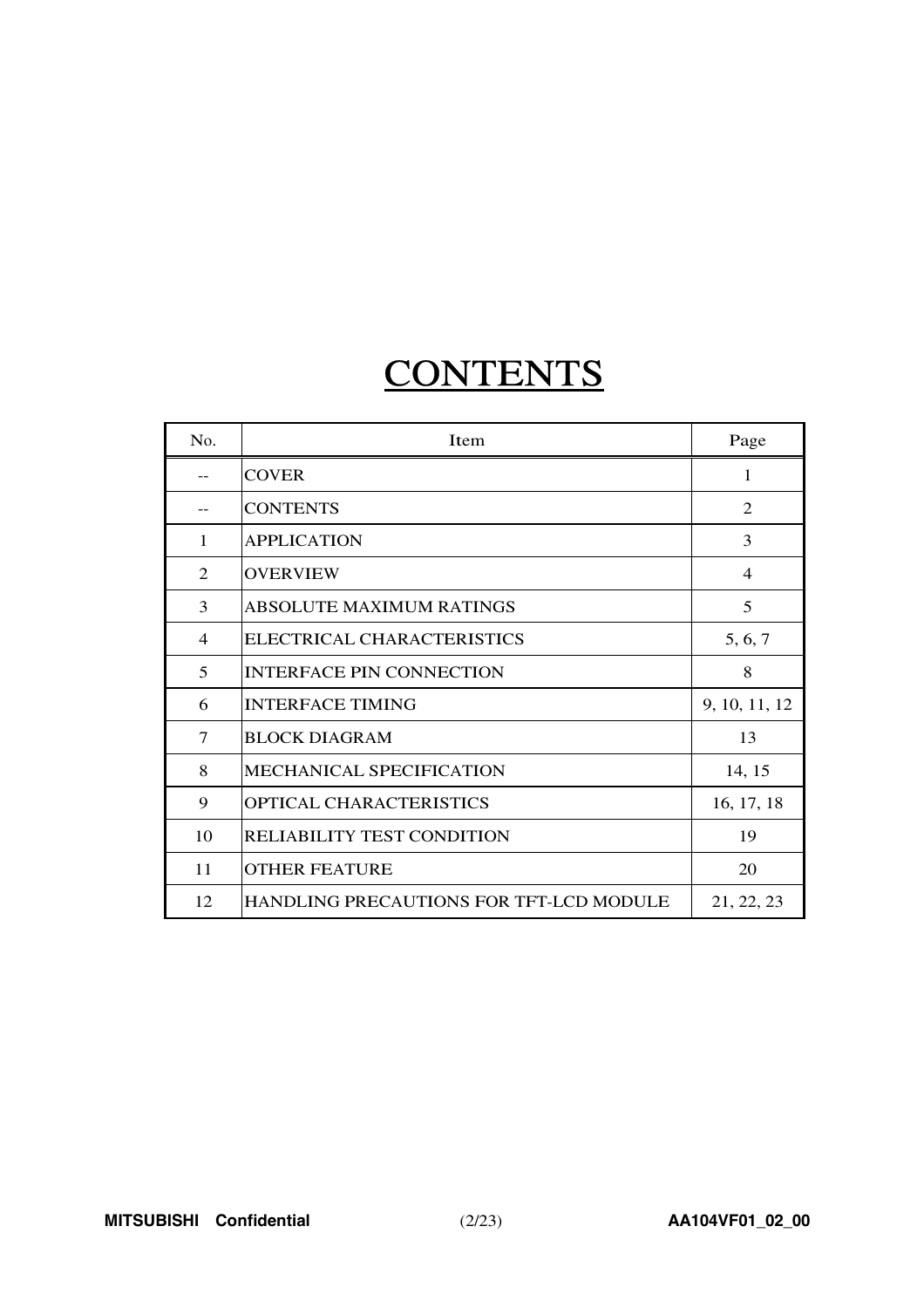# **1. APPLICATION**

This specification applies to color TFT-LCD module, AA104VF01.

These specification papers are the proprietary product of Mitsubishi Electric Corporation ("MITSUBISHI) and include materials protected under copyright of MITSUBISHI. No part of this document may be reproduced in any form or by any means without the express written permission of MITSUBISHI.

MITSUBISHI does not assume any liability for infringement of patents, copyrights or other intellectual property rights of third parties by or arising from use of a product specified in this document. No license, express, implied or otherwise, is granted under any patents, copyrights or other intellectual property rights of MITSUBISHI or of others.

MITSUBISHI classifies the usage of the TFT-LCD module as follows. Please confirm the usage before using the product.

(1) Standard Usage

Computers, office equipment, factory automation equipment, test and measurement equipment, communications, transportation equipment(automobiles, ships, trains, etc.), provided, however, that operation is not influenced by TFT-LCD directly.

(2) Special Usage

Medical equipment, safety equipment, transportation equipment, provided, however, that TFT-LCD is necessary to its operation.

(3) Specific Usage

Cockpit Equipment, military systems, aerospace equipment, nuclear reactor control systems, life support systems and any other equipment. MITSUBISHI should make a contract that stipulate apportionment of responsibilities between MITSUBISHI and our customer.

The product specified in this document is designed for "Standard Usage" unless otherwise specified in this document. If customers intend to use the product for applications other than those specified for "Standard Usage", they should first contact MITSUBISHI sales representative for it's intended use in writing.

MITSUBISHI has been making continuous effort to improve the reliability of its products. Customers should implement sufficient reliability design of their application equipments such as redundant system design, fail-safe functions, anti-failure features.

MITSUBISHI assumes no responsibility for any damage resulting from the use of the product that does not comply with the instructions and the precautions specified in this document.

Please contact and consult a MITSUBISHI sales representative for any questions regarding this product.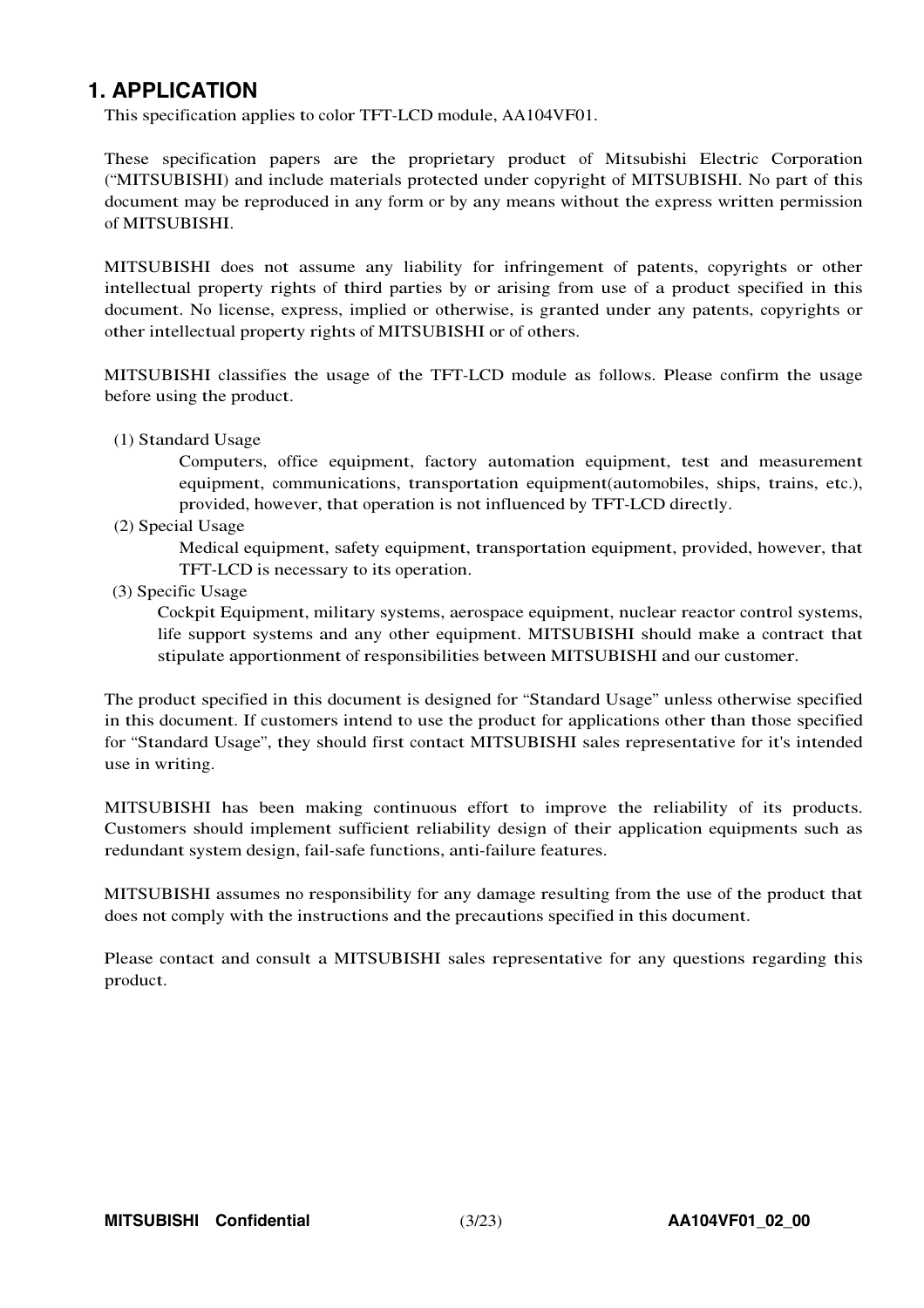# **2. OVERVIEW**

AA104VF01 is 10.4" color TFT-LCD (Thin Film Transistor Liquid Crystal Display) module composed of LCD panel, driver ICs, control circuit, and backlight unit.

By applying 6 bit digital data  $640 \times 480$ , 262k-color images are displayed on the 10.4" diagonal screen. Input power voltage is 3.3 V for LCD driving.

The type of data and control signals are digital and transmitted via CMOS interface per Typ. 25 MHz clock cycle.

Inverter for backlight is not included in this module. General specifications are summarized in the following table:

| <b>ITEM</b>                            | <b>SPECIFICATION</b>                                    |
|----------------------------------------|---------------------------------------------------------|
| Display Area (mm)                      | $211.2(H) \times 158.4$ (V)<br>$(10.39$ -inch diagonal) |
| Number of Dots                         | $640 \times 3$ (H) $\times 480$ (V)                     |
| Pixel Pitch (mm)                       | $0.33$ (H) $\times$ 0.33 (V)                            |
| <b>Color Pixel Arrangement</b>         | RGB vertical stripe                                     |
| Display Mode                           | Normally white TN                                       |
| Number of Color                        | 262k                                                    |
| Luminance $(cd/m2)$                    | 1000                                                    |
| Wide Viewing Angle Technology          | Optical compensation film                               |
| Viewing Angle ( $CR \ge 10$ )          | $-70-70^{\circ}$ (H) $-65-65^{\circ}$ (V)               |
| <b>Surface Treatment</b>               | Anti-glare and hard-coating 3H                          |
| <b>Electrical Interface</b>            | <b>CMOS</b>                                             |
| Optimum Viewing Angle (Contrast ratio) | 6 o'clock                                               |
| Module Size (mm)                       | $241.0(W) \times 181.6(H) \times 16.0(D)$               |
| Module Mass $(g)$                      | 650                                                     |
| <b>Backlight Unit</b>                  | CCFL, 4-tubes, edge-light, replaceable                  |

Characteristic value without any note is typical value.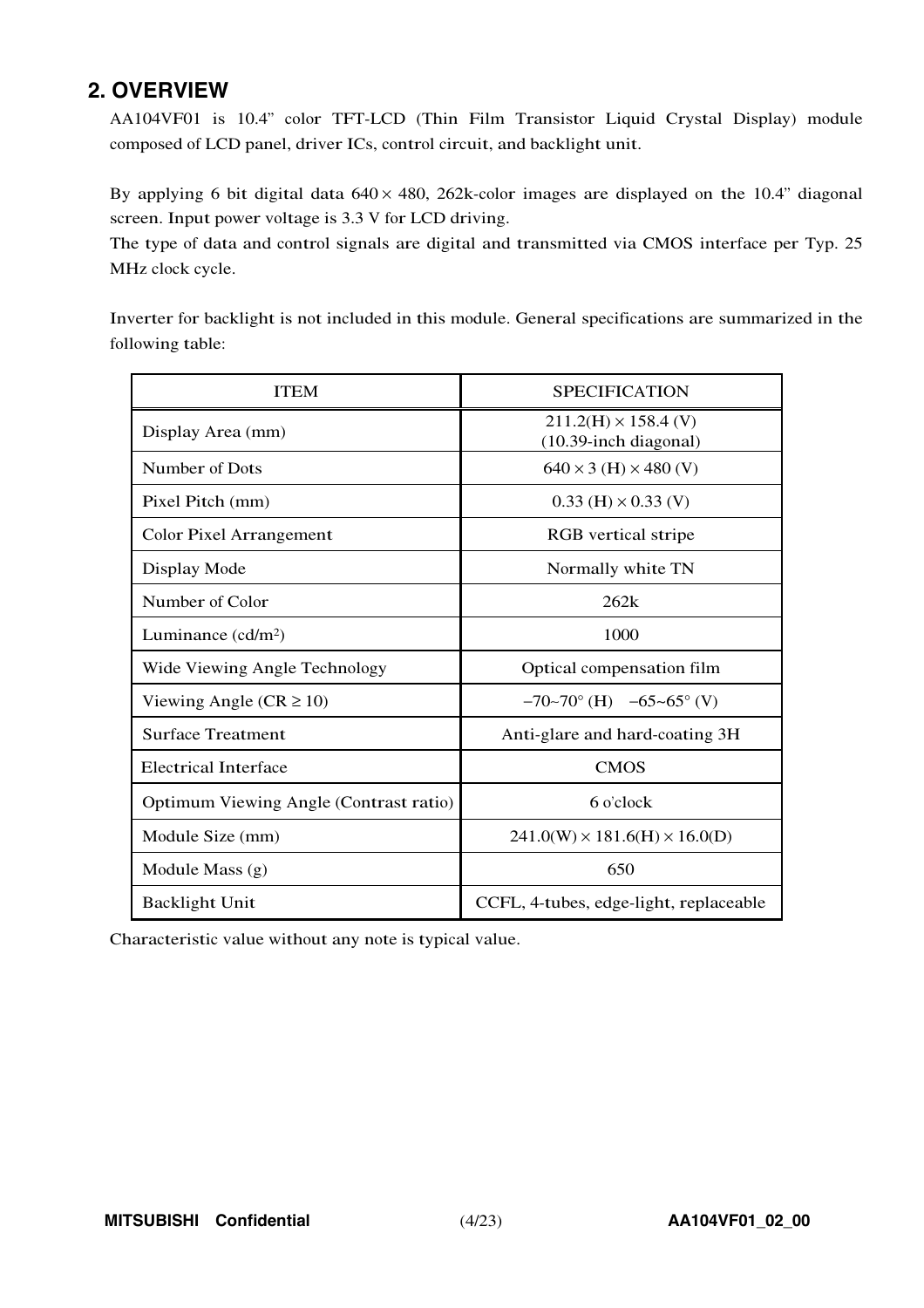# **3. ABSOLUTE MAXIMUM RATINGS**

| <b>ITEM</b>                                         | <b>SYMBOL</b>               | MIN.   | MAX. | <b>UNIT</b>     |
|-----------------------------------------------------|-----------------------------|--------|------|-----------------|
| Power Supply Voltage for LCD                        | <b>VCC</b>                  | $-0.3$ | 4.0  | V               |
| Logic Input Voltage                                 | VI                          | $-0.3$ | 6.0  | V               |
| Lamp Voltage                                        | VL                          | 0      | 2000 | <b>Vrms</b>     |
| Lamp Current                                        | IL                          | 0      | 20   | mArms           |
| Lamp Frequency                                      | FL                          |        | 100  | kHz             |
| Note $1,2)$<br><b>Operation Temperature (Panel)</b> | $\Gamma_{\text{op(Panel)}}$ | $-20$  | 70   | $^{\circ}C$     |
| Note $2)$<br><b>Operation Temperature (Ambient)</b> | $T_{\text{op(Ambient)}}$    | $-20$  | 70   | $^{\circ}C$     |
| Note $2)$<br><b>Storage Temperature</b>             | $T_{\text{stg}}$            | $-20$  | 80   | $\rm ^{\circ}C$ |

[Note]

1) Measured at the center of active area and at the center of panel back surface

2) Top, Tstg  $\leq 40^{\circ}$ C : 90%RH max. without condensation

<sup>T</sup>op,Tstg <sup>&</sup>gt; <sup>40</sup>°<sup>C</sup> : Absolute humidity shall be less than the value of <sup>90</sup>%RH at <sup>40</sup>°<sup>C</sup> without condensation.

# **4. ELECTRICAL CHARACTERISTICS**

(1) TFT- LCD

Ambient temperature: Ta <sup>=</sup> 25℃

| <b>ITEM</b>                     | <b>SYMBOL</b> | MIN.       | TYP.     | MAX. | <b>UNIT</b> | Remarks      |               |
|---------------------------------|---------------|------------|----------|------|-------------|--------------|---------------|
| Power Supply Voltage for LCD    | <b>VCC</b>    | 3.0        | 3.3      | 3.6  |             | $*1)$        |               |
| Power Supply Current for LCD    | ICC           |            | 300      | 440  | mA          | $*2)$        |               |
| Permissive Input Ripple Voltage |               | <b>VRP</b> | $ -$     |      | 100         | $mVp-p$      | $VCC = +3.3V$ |
|                                 | High          | VIH        | 2.0      |      | 5.5         | $\mathbf{V}$ |               |
| Logic Input Voltage             | Low           | VIL        | $\Omega$ | --   | 0.8         |              |               |

\*1) Power and signals sequence:



**MITSUBISHI Confidential** (5/23) **AA104VF01\_02\_00**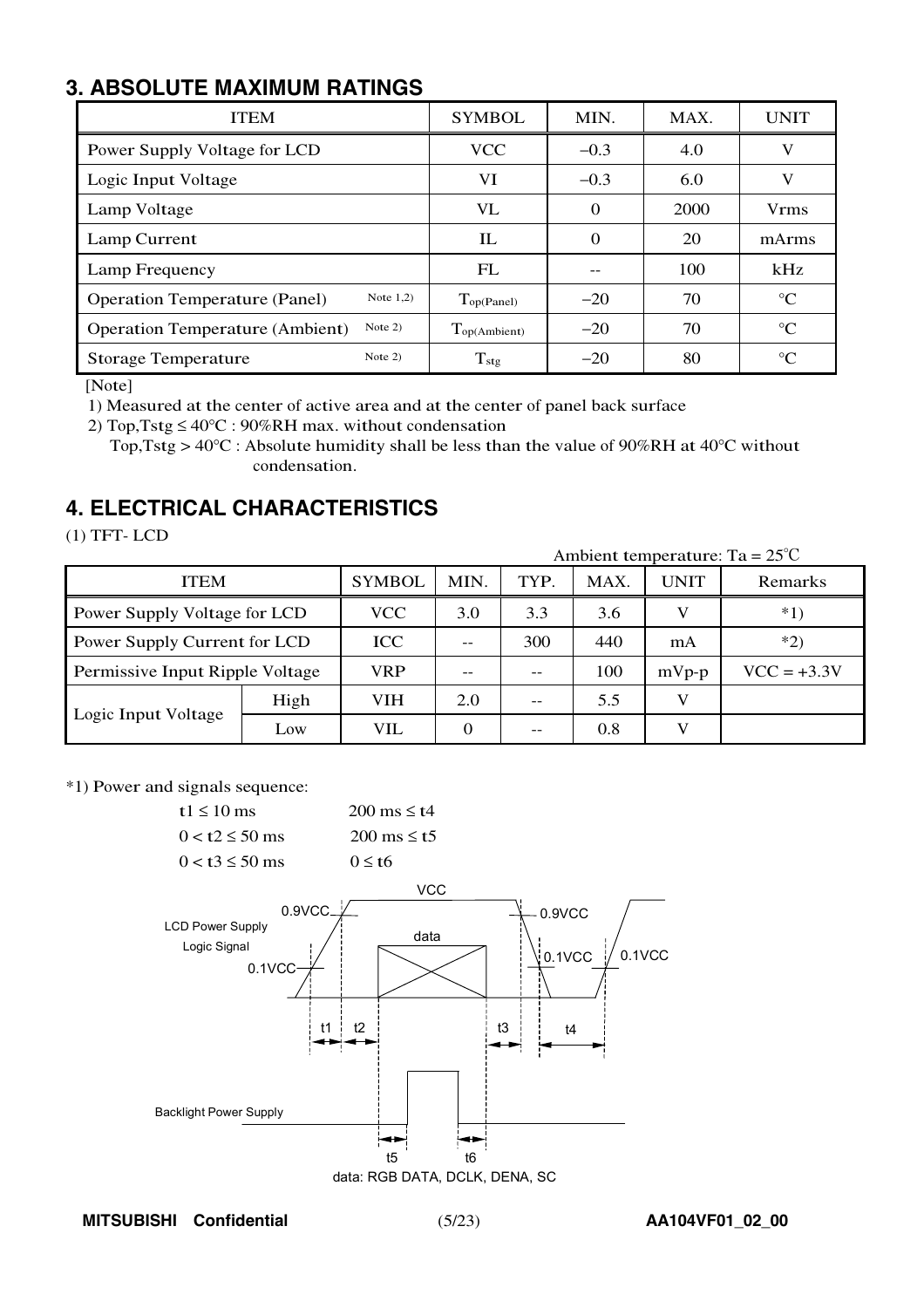VCC-dip conditions:

- 1) When  $2.4 \text{ V} \leq \text{VCC} < 3.0 \text{ V}$ , td  $\leq 10 \text{ ms}$
- 2) When VCC < 2.4 V

VCC-dip conditions should also follow the power and signals sequence.



### $*2)$  VCC = + 3.3 V, f<sub>H</sub>=31.5kHz, f<sub>V</sub>=60Hz, f<sub>CLK</sub>= 25MHz

Display image of typical is 64-gray-bar pattern (6 bit), 480 line mode.

\*3) Fuse

| Parameter | Fuse Type Name    | Supplier                  | Remark |
|-----------|-------------------|---------------------------|--------|
| VCC-      | <b>FCC16162AB</b> | Kamaya Electric Co., Ltd. | *`     |

\*) The power supply capacity should be designed to be more than the fusing current.

| $(2)$ Backlight              |               |       |      |       |             | $Ta=25^{\circ}C$                                       |
|------------------------------|---------------|-------|------|-------|-------------|--------------------------------------------------------|
| <b>ITEM</b>                  | <b>SYMBOL</b> | MIN.  | TYP. | MAX.  | <b>UNIT</b> | Remarks                                                |
| Lamp Voltage                 | VL            | $- -$ | 470  | $- -$ | <b>Vrms</b> | $IL = 13.0$ mArms                                      |
| Lamp Current                 | $_{\rm IL}$   | 6.0   | 13.0 | 15.0  | mArms       | $*2, *6$                                               |
| Lamp Frequency               | FL            | 30    |      | 100   | kHz         | $*3)$                                                  |
|                              |               | 900   |      |       | <b>Vrms</b> | $Ta = 25^{\circ}C$                                     |
| <b>Starting Lamp Voltage</b> | VS            | 1350  |      | --    | <b>Vrms</b> | $Ta = 0^{\circ}C$                                      |
|                              |               | 1440  |      |       | <b>Vrms</b> | $Ta = -20^{\circ}C$                                    |
| Lamp Life Time               | LT            | 50000 |      | --    | h           | $*4, *5$ ) IL=13.0mArms<br><b>Continuous Operation</b> |

\*1) Please use synchronous inverter.

\*2) Lamp Current measurement method (The current meter is inserted in low voltage line.)

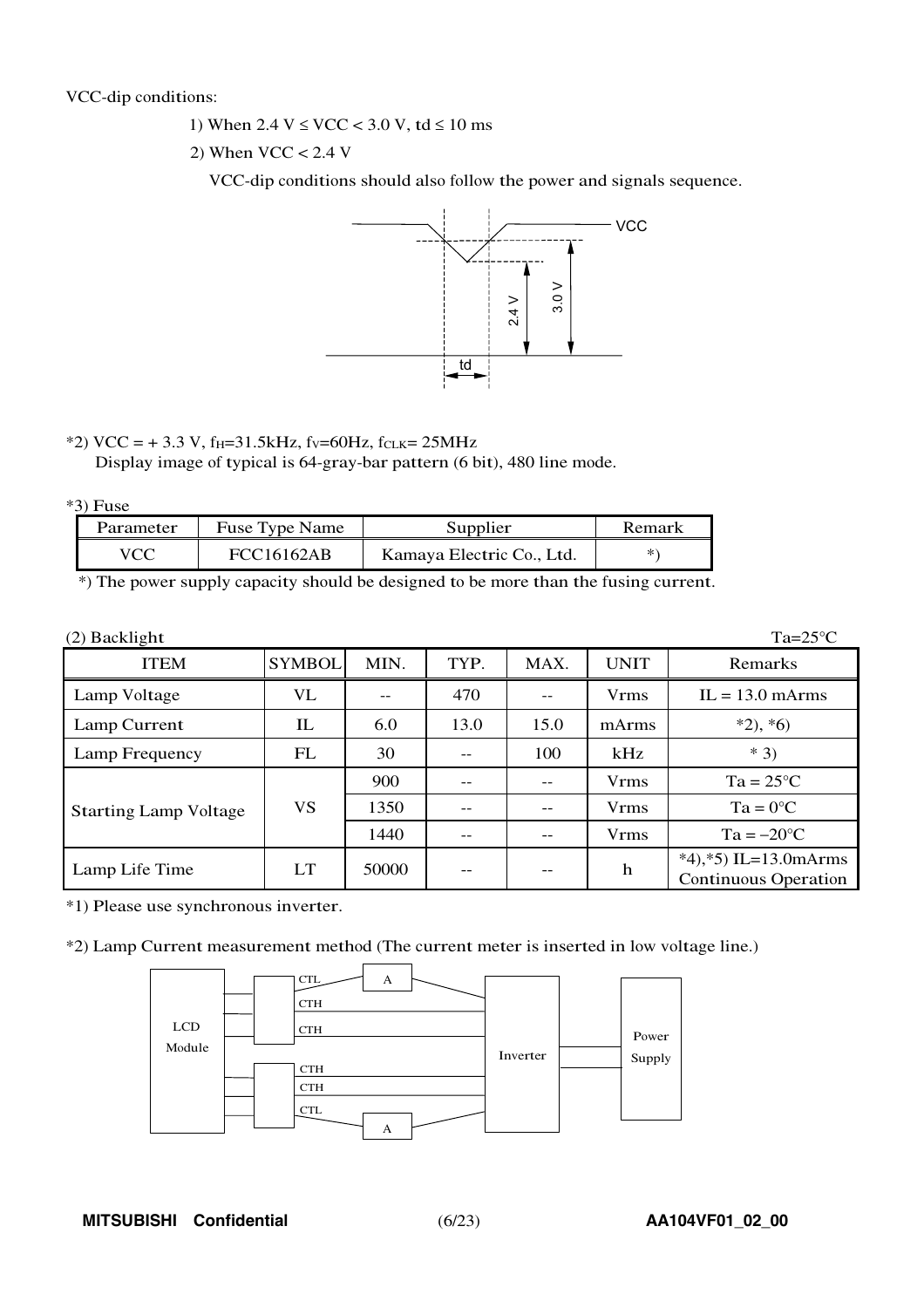- \*3) Lamp frequency of inverter may produce interference with horizontal synchronous frequency, and this may cause horizontal beat on the display. Therefore, please adjust lamp frequency, and keep inverter as far from module as possible or use electronic shielding between inverter and module to avoid the interference.
- \*4) Lamp life time is defined as the time either when the brightness becomes 50% of the initial value, or when the starting lamp voltage does not meet the value specified in this table.
- \*5) The life time of the backlight depends on the ambient temperature. The life time will decrease under low/high temperature.
- \*6) Please use the inverter which has symmetrical current wave form as follows,

The degree of unbalance: less than 10%

The ratio of wave height: less than  $\sqrt{2} \pm 10\%$ 

| $\mathbf{1}_{\text{PH}}$ | $I_{\text{PH}}$ : High side peak |                                                                                                 |
|--------------------------|----------------------------------|-------------------------------------------------------------------------------------------------|
|                          |                                  | The degree of unbalance = $ I_{\text{pH}} \cdot I_{\text{pI}}  /  I_{\text{rms}} \times 100\% $ |
| $P_{PL}$                 | $I_{PI}$ : Low side peak         | The ratio of wave height = $I_{\text{pH}}$ (or $I_{\text{pI}}$ ) / Irms                         |
|                          |                                  |                                                                                                 |

CURRENT WAVE FORM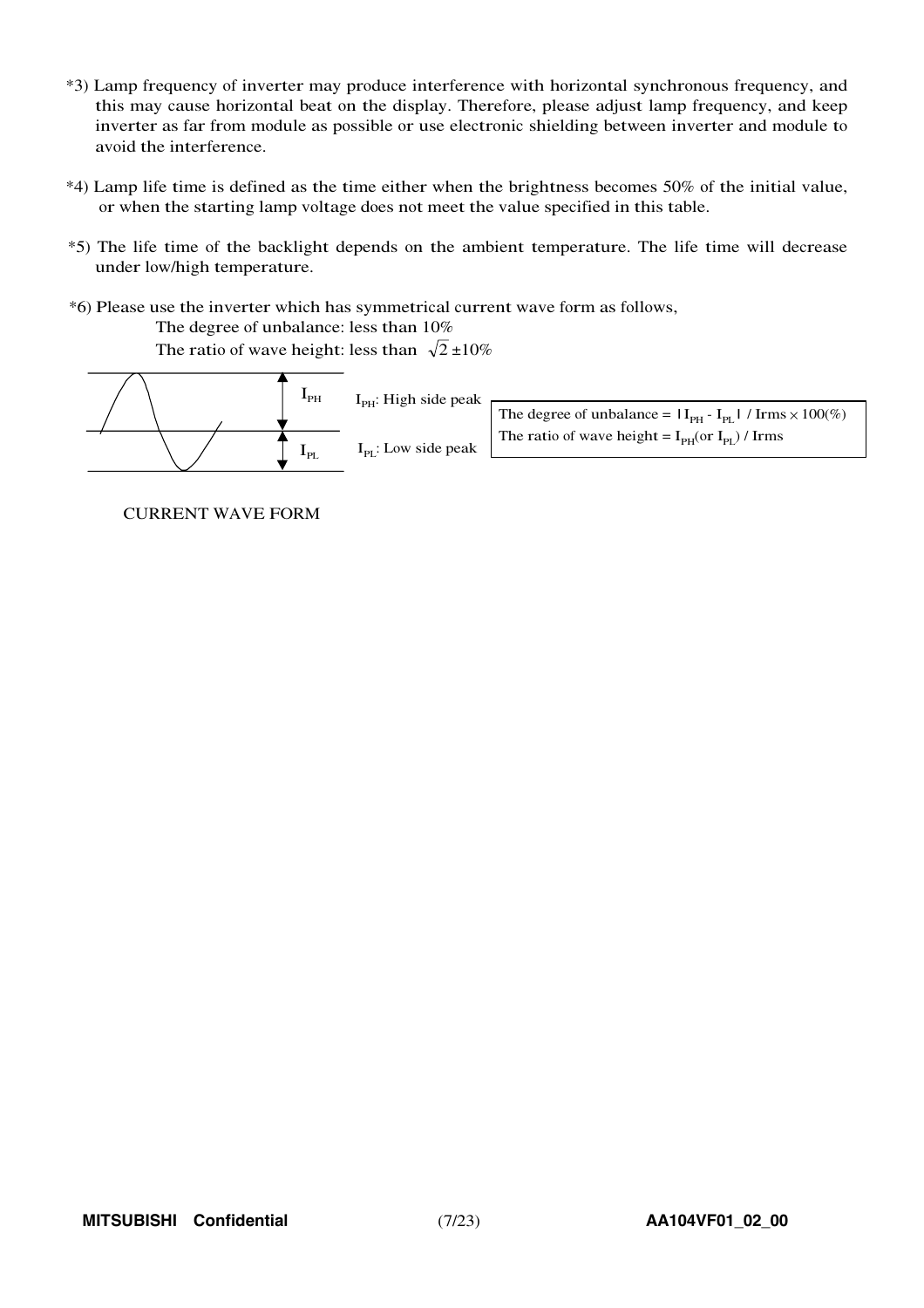# **5. INTERFACE PIN CONNECTION**

### (1) CN 1(Interface Signal)

Used connector: DF9B-31P-1V(32) (HIROSE) Corresponding connector: DF9-31S-1V (HIROSE)

| Pin No.          | Symbol         | Corresponding connector: DF9-31S-1V (HIROSE)<br>Function |
|------------------|----------------|----------------------------------------------------------|
| 1                | <b>GND</b>     |                                                          |
| $\overline{2}$   | DCLK           | Clock signal for sampling catch data signal              |
| 3                | HD             | Horizontal sync signal<br>$*1)$                          |
| $\overline{4}$   | <b>VD</b>      | Vertical sync signal<br>$*1)$                            |
| 5                | <b>GND</b>     |                                                          |
| 6                | R <sub>0</sub> | Red data signal(LSB)                                     |
| $\boldsymbol{7}$ | R1             | Red data signal                                          |
| 8                | R2             | Red data signal                                          |
| 9                | R <sub>3</sub> | Red data signal                                          |
| 10               | R4             | Red data signal                                          |
| 11               | R <sub>5</sub> | Red data signal(MSB)                                     |
| 12               | <b>GND</b>     |                                                          |
| 13               | G <sub>0</sub> | Green data signal(LSB)                                   |
| 14               | G1             | Green data signal                                        |
| 15               | G2             | Green data signal                                        |
| 16               | G <sub>3</sub> | Green data signal                                        |
| 17               | G4             | Green data signal                                        |
| 18               | G <sub>5</sub> | Green data signal(MSB)                                   |
| 19               | <b>GND</b>     |                                                          |
| 20               | B <sub>0</sub> | Blue data signal(LSB)                                    |
| 21               | B1             | Blue data signal                                         |
| 22               | B2             | Blue data signal                                         |
| 23               | B <sub>3</sub> | Blue data signal                                         |
| 24               | <b>B4</b>      | Blue data signal                                         |
| 25               | B <sub>5</sub> | Blue data signal(MSB)                                    |
| 26               | <b>GND</b>     |                                                          |
| 27               | <b>DENA</b>    | Data enable signal (to settle the viewing area)          |
| 28               | <b>VCC</b>     | 3.3 V Power Supply                                       |
| 29               | <b>VCC</b>     | 3.3 V Power Supply                                       |
| 30               | <b>GND</b>     |                                                          |
| 31               | <b>SC</b>      | Scan direction control (Low=Normal, High=Reverse)        |

\*1) HD and VD are not being used for timing control.

\*2) Metal frame is connected to signal GND.

# (2) CN 2, 3 (Backlight)

Backlight-side connector: BHR-04VS-1 (JST) Inverter-side connector: SM04(4.0)B-BHS(LF)(SN) (JST)

| Pin No. | Symbol     | Function            |
|---------|------------|---------------------|
|         | <b>CTH</b> | VBLH (High Voltage) |
|         | CTI.       | VBLL (Low Voltage)  |

[Note]

VBLH-VBLL=VL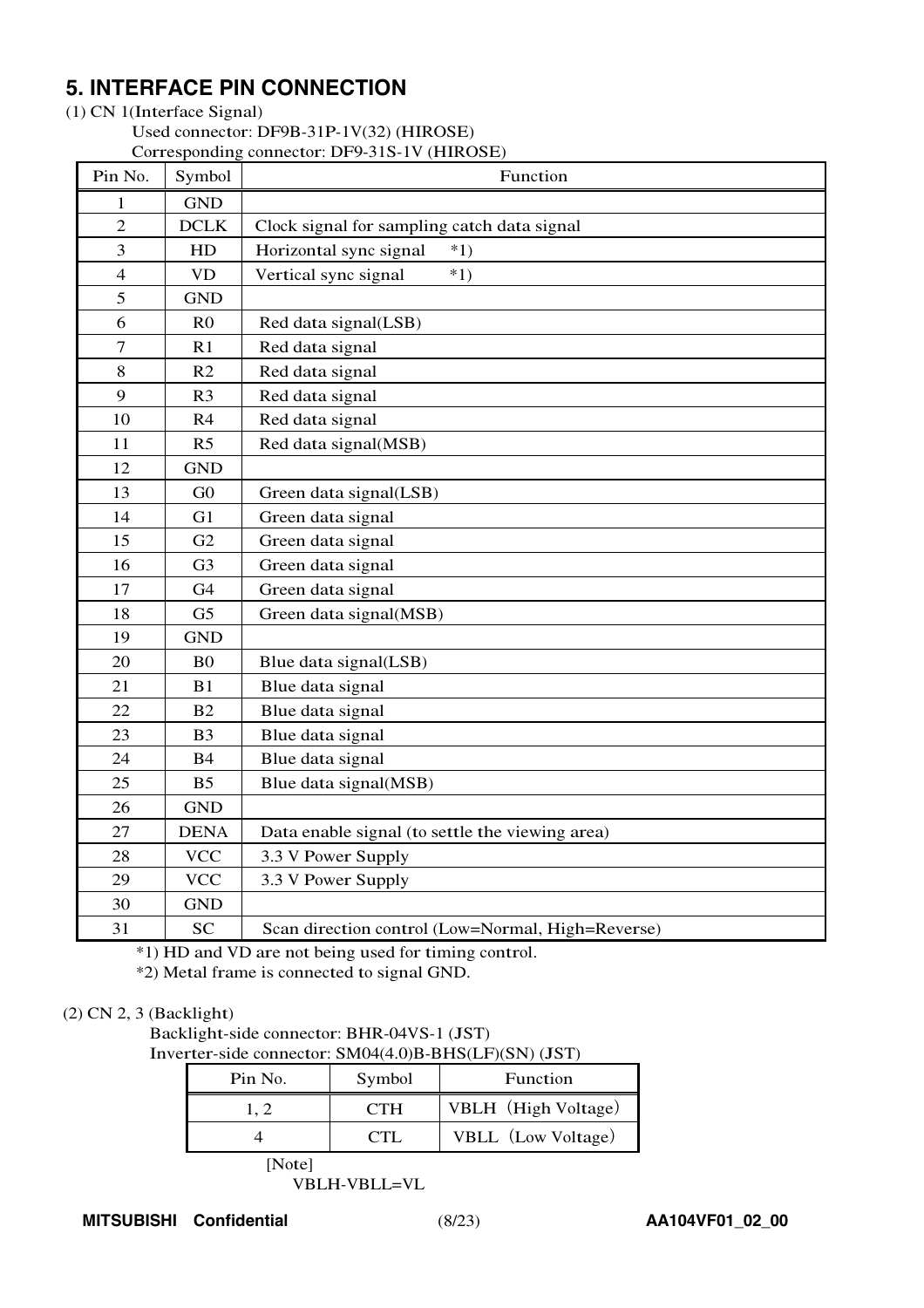# **6. INTERFACE TIMING**

| $(1)$ 1 minus opeen cations | <b>ITEM</b>       |                      | <b>SYMBOL</b>           | MIN.           | TYP. | MAX. | <b>UNIT</b>    |
|-----------------------------|-------------------|----------------------|-------------------------|----------------|------|------|----------------|
|                             | Frequency         |                      | fclk                    | 20             | 25   | 30   | <b>MHz</b>     |
|                             | Period            |                      | <b>t</b> CLK            | 33.3           | 40   | 50   | ns             |
| <b>DCLK</b>                 | Low Width         |                      | twcl                    | 10             | --   | --   | ns             |
|                             | <b>High Width</b> |                      | twch                    | 10             |      | --   | ns             |
| DATA(R,G,B), Set up time    |                   |                      | t <sub>DS</sub>         | $\overline{4}$ |      | --   | ns             |
| <b>DENA</b>                 | Hold time         |                      | $t$ DH                  | $\overline{4}$ |      | --   | ns             |
|                             |                   | <b>Active Time</b>   | <b>t</b> HA             | 640            | 640  | 640  | tclk           |
|                             |                   | <b>Blanking Time</b> | <b>the</b>              | 20             | 160  |      | <b>t</b> CLK   |
|                             | Horizontal        | Frequency            | $f_{\rm H}$             | 27             | 31.5 | 38   | kHz            |
|                             |                   | Period               | th                      | 26.3           | 31.7 | 37.0 | $\mu$ s        |
| <b>DENA</b>                 |                   | <b>Active Time</b>   | <b>t</b> v <sub>A</sub> | 480            | 480  | 480  | t <sub>H</sub> |
|                             |                   | <b>Blanking Time</b> | $t_{VB}$                | $\overline{4}$ | 45   | --   | th             |
|                             | Vertical          | Frequency            | $f_V$                   | 55             | 60   | 70   | Hz             |
|                             |                   | Period               | ty                      | 14.3           | 16.7 | 18.2 | ms             |

(1) Timing Specifications

[Note]

1) DATA is latched at fall edge of DCLK in this specification.

2) DENA (Data Enable) should always be positive polarity as shown in the timing specification.

3) DCLK should appear during all invalid period.

4) In case of blanking time fluctuation, please satisfy following condition.

 $t_{VBn}$  >  $t_{VBn-1}$  – 3( $t_{H}$ )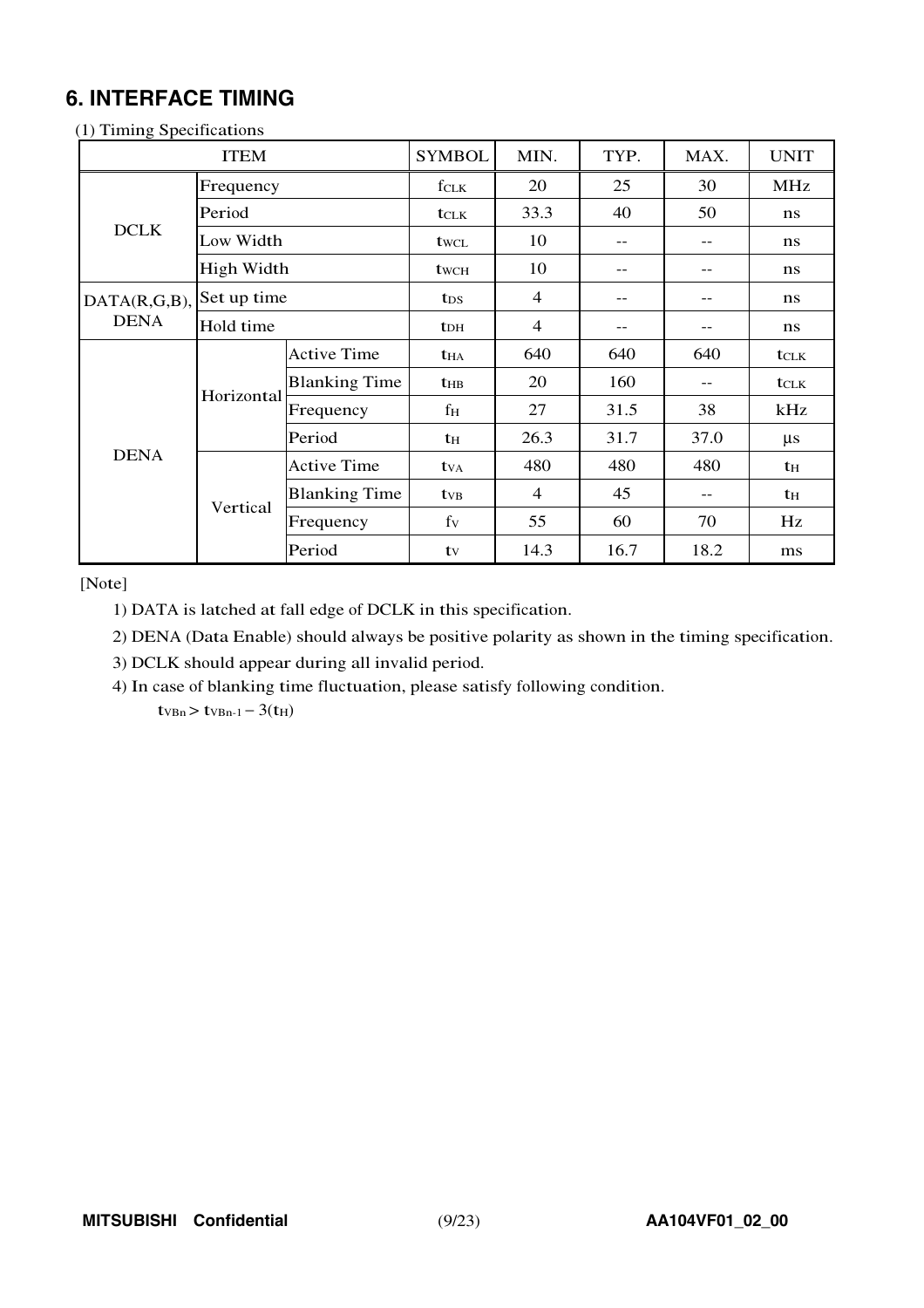#### (2) Timing Chart

a. Pixel Timing Chart



 $t_{\scriptstyle{\text{CLK}}}$ 

b. Horizontal Timing Chart



c. Vertical Timing Chart

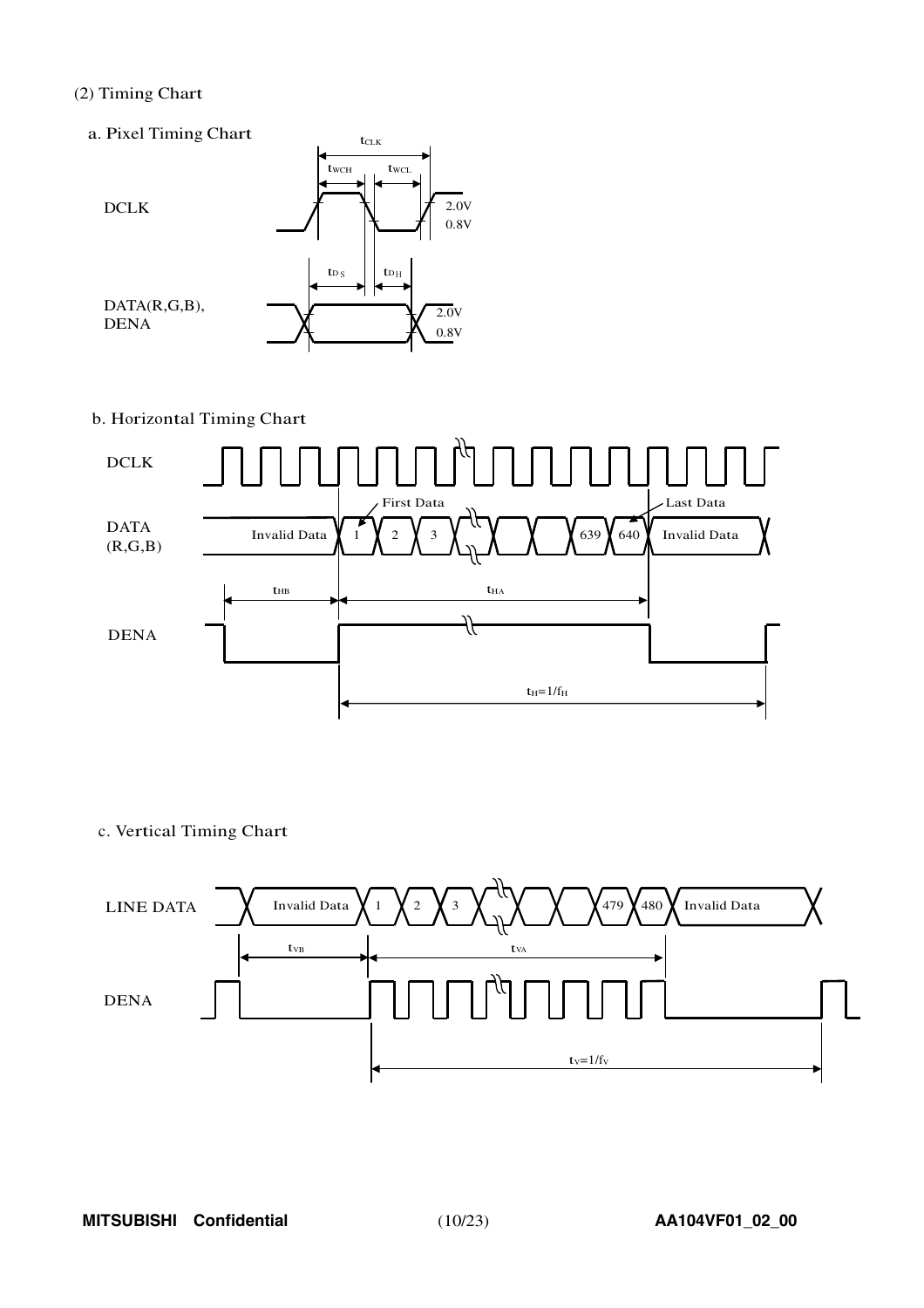#### (3) Color Data Assignment

|                   |                |                  |                      |                   |                                              |                                                |                                       |                  |                  | <b>INPUT DATA</b>                            |                       |                  |                  |                                                                                         |                             |                  |                  |                  |                                  |
|-------------------|----------------|------------------|----------------------|-------------------|----------------------------------------------|------------------------------------------------|---------------------------------------|------------------|------------------|----------------------------------------------|-----------------------|------------------|------------------|-----------------------------------------------------------------------------------------|-----------------------------|------------------|------------------|------------------|----------------------------------|
|                   |                |                  |                      | R DATA            |                                              |                                                |                                       |                  |                  | <b>G DATA</b>                                |                       |                  |                  |                                                                                         |                             | <b>B DATA</b>    |                  |                  |                                  |
|                   | <b>COLOR</b>   |                  |                      |                   |                                              |                                                |                                       |                  |                  |                                              |                       |                  |                  | R5   R4   R3   R2   R1   R0   G5   G4   G3   G2   G1   G0   B5   B4   B3   B2   B1   B0 |                             |                  |                  |                  |                                  |
|                   |                | MSB              |                      |                   |                                              |                                                | LSB MSB                               |                  |                  |                                              |                       |                  | LSB MSB          |                                                                                         |                             |                  |                  |                  | LSB:                             |
|                   | <b>BLACK</b>   | 0 <sup>1</sup>   | $\mathbf{0}$         | $\overline{0}$    | $\frac{1}{2}$ 0                              | $\boldsymbol{0}$                               | $\begin{array}{c} 0 \\ 0 \end{array}$ | $\mathbf{0}$     | $\boldsymbol{0}$ | $\begin{matrix} 1 & 0 \\ 0 & 0 \end{matrix}$ | $\boldsymbol{0}$      | $\boldsymbol{0}$ | $\overline{0}$   | $\overline{0}$                                                                          | Ŧ.<br>$\boldsymbol{0}$      | $\mathbf{0}$     | $\boldsymbol{0}$ | $\overline{0}$   | $\pm 0$                          |
|                   | RED(63)        | $\mathbf{1}$     | -1                   | -1                | - 1                                          | $\mathbf{1}$                                   | $\vdash$ 1                            | $\boldsymbol{0}$ | $\boldsymbol{0}$ | $\bf{0}$<br>Ĩ.                               | $\boldsymbol{0}$      | $\boldsymbol{0}$ | $\overline{0}$   | $\mathbf{0}$                                                                            | $\boldsymbol{0}$<br>Ĩ.      | $\mathbf{0}$     | $\boldsymbol{0}$ | $\mathbf{0}$     | $\bf{0}$                         |
|                   | GREEN(63)      | $0 \t0$          |                      | $\overline{0}$    | $\begin{matrix} 1 & 0 \\ 0 & 0 \end{matrix}$ | $\overline{0}$<br>Ŧ.                           | $\begin{matrix} 1 & 0 \end{matrix}$   | $\mathbf{1}$     | $\overline{1}$   | $\frac{1}{2}$ 1                              | $\frac{1}{2}$ 1<br>÷  | $\mathbf{1}$     | $\overline{1}$   | $\overline{0}$                                                                          | $\boldsymbol{0}$<br>ŧ.<br>ŧ | $\mathbf{0}$     | $\boldsymbol{0}$ | $\bf{0}$         | $\vdots$ 0                       |
| <b>BASIC</b>      | BLUE(63)       |                  | $0 \nvert 0$         |                   | $0 \pm 0$                                    | $\begin{bmatrix} 0 & 1 \\ 0 & 0 \end{bmatrix}$ |                                       |                  |                  | $0 \mid 0 \mid 0 \mid 0 \mid 0 \mid 0$       |                       |                  |                  | $1 \nmid 1$                                                                             |                             | $\pm 1$          | $\pm 1$          | -1               | $\pm$ 1.                         |
| <b>COLOR</b> CYAN |                | 0 <sup>1</sup>   | $\boldsymbol{0}$     | $\mathbf{0}$      | $\frac{1}{2}$ 0                              | $\mathbf{0}$<br>÷                              | $\vdots$ 0                            | $1 \nmid 1$      |                  | ÷<br>$\frac{1}{2}$ 1                         | $\overline{1}$        | $\frac{1}{2}$    | $\pm 1$          | $1 \nmid 1$                                                                             |                             | $\mathbf{1}$     | $\frac{1}{2}$    | - 1              | $\blacksquare$                   |
|                   | <b>MAGENTA</b> | -1               | -1                   | -1                | -1                                           | $\mathbf{1}$                                   | $\vdash 1$                            | $\boldsymbol{0}$ | $\boldsymbol{0}$ | $\mathbf{0}$<br>ŧ.                           | $\boldsymbol{0}$      | $\boldsymbol{0}$ | $\vdots$ 0       | 1                                                                                       | $\mathbf{1}$                | -1               | -1               | -1               | $\pm 1$                          |
|                   | <b>YELLOW</b>  | 1:               | -1                   | $\pm$ 1           | 1<br>Ŧ.<br>÷                                 | $\mathbf{1}$                                   | $\frac{1}{2}$                         | 1 <sup>1</sup>   | $\overline{1}$   | $\mathbf{1}$<br>÷<br>ŧ.                      | $\mathbf{1}$          | $\mathbf{1}$     | $\mathbf{1}$     | $\boldsymbol{0}$                                                                        | $\mathbf{0}$<br>Ŧ.          | $\mathbf{0}$     | $\boldsymbol{0}$ | $\boldsymbol{0}$ | $\begin{array}{c} 0 \end{array}$ |
|                   | <b>WHITE</b>   | -1               | -1                   | $\mathbf{1}$      | $\mathbf{1}$                                 | $\mathbf{1}$                                   | $\vdash$ 1                            | 1                | $\mathbf{1}$     | ŧ.<br>$\mathbf{1}$                           | $\mathbf{1}$          | $\mathbf{1}$     | $\mathbf{1}$     | 1                                                                                       | 1                           | -1               | $\mathbf{1}$     | -1               | - 1                              |
|                   | RED(1)         | $\overline{0}$   | $\mathbf{0}$         | $\mathbf{0}$      | $\mathbf{0}$                                 | $\mathbf{0}$                                   | -1                                    | $\overline{0}$   | $\overline{0}$   | $\boldsymbol{0}$                             | $\boldsymbol{0}$      | $\boldsymbol{0}$ | $\boldsymbol{0}$ | $\overline{0}$                                                                          | $\overline{0}$              | $\boldsymbol{0}$ | $\boldsymbol{0}$ | $\mathbf{0}$     | $\mathbf{0}$                     |
|                   | RED(2)         | $\overline{0}$   | $\overline{0}$       | $\mathbf{0}$      | $\mathbf{0}$                                 | 1                                              | $\boldsymbol{0}$                      | $\mathbf{0}$     | $\overline{0}$   | $\mathbf{0}$                                 | $\mathbf{0}$          | $\boldsymbol{0}$ | $\boldsymbol{0}$ | $\overline{0}$                                                                          | $\mathbf{0}$                | $\mathbf{0}$     | $\mathbf{0}$     | $\overline{0}$   | $\boldsymbol{0}$                 |
|                   |                |                  |                      |                   |                                              |                                                |                                       |                  |                  |                                              |                       |                  |                  |                                                                                         |                             |                  |                  |                  |                                  |
| <b>RED</b>        |                |                  |                      |                   |                                              |                                                |                                       |                  |                  |                                              |                       |                  |                  |                                                                                         |                             |                  |                  |                  |                                  |
|                   | RED(62)        | -1               | $\mathbf{1}$         | $\mathbf{1}$      | $\mathbf{1}$                                 | $\mathbf{1}$                                   | $\boldsymbol{0}$                      | $\overline{0}$   | $\overline{0}$   | $\mathbf{0}$                                 | $\mathbf{0}$          | $\boldsymbol{0}$ | $\overline{0}$   | $\mathbf{0}$                                                                            | $\mathbf{0}$                | $\boldsymbol{0}$ | $\boldsymbol{0}$ | $\overline{0}$   | $\theta$                         |
|                   | RED(63)        | 1                | 1                    | 1                 | 1                                            | 1                                              | 1                                     | $\boldsymbol{0}$ | $\mathbf{0}$     | $\boldsymbol{0}$                             | $\mathbf{0}$          | $\mathbf{0}$     | $\boldsymbol{0}$ | $\overline{0}$                                                                          | $\mathbf{0}$                | $\mathbf{0}$     | $\mathbf{0}$     | $\mathbf{0}$     | $\theta$                         |
|                   | GREEN(1)       | $\mathbf{0}$     | $\boldsymbol{0}$     | $\boldsymbol{0}$  | $\overline{0}$                               | $\boldsymbol{0}$                               | $\boldsymbol{0}$                      | $\mathbf{0}$     | $\boldsymbol{0}$ | $\boldsymbol{0}$                             | $\boldsymbol{0}$      | $\boldsymbol{0}$ | $\mathbf{1}$     | $\mathbf{0}$                                                                            | $\boldsymbol{0}$            | $\boldsymbol{0}$ | $\boldsymbol{0}$ | $\boldsymbol{0}$ | $\boldsymbol{0}$                 |
|                   | GREEN(2)       | 0 <sup>1</sup>   | $\boldsymbol{0}$     | $\boldsymbol{0}$  | $\boldsymbol{0}$                             | $\boldsymbol{0}$                               | $\overline{0}$<br>ŧ                   | $\boldsymbol{0}$ | $\boldsymbol{0}$ | $\boldsymbol{0}$<br>Ī<br>ŧ                   | $\boldsymbol{0}$      | 1                | $\boldsymbol{0}$ | $\overline{0}$                                                                          | $\mathbf{0}$<br>ŧ.          | $\mathbf{0}$     | $\boldsymbol{0}$ | $\boldsymbol{0}$ | $\overline{0}$                   |
|                   |                |                  |                      |                   |                                              |                                                |                                       |                  |                  |                                              |                       |                  |                  |                                                                                         |                             |                  |                  |                  |                                  |
| <b>GREEN</b>      |                |                  |                      |                   |                                              |                                                |                                       |                  |                  |                                              |                       |                  |                  |                                                                                         |                             |                  |                  |                  |                                  |
|                   | GREEN(62)      | 0 <sup>1</sup>   | $\overline{0}$       | $\mathbf{0}$<br>÷ | $\overline{0}$                               | $\overline{0}$<br>÷                            | $\begin{array}{c} 0 \\ 0 \end{array}$ |                  | $1 \quad 1$      | ÷<br>$\pm 1$                                 | ÷Ē.<br>$\mathbf{1}$   | -1               | $\overline{0}$   | $0 \t0$                                                                                 |                             | $\boldsymbol{0}$ | $\boldsymbol{0}$ | $\overline{0}$   | $\overline{0}$                   |
|                   | GREEN(63)      | 0 <sup>1</sup>   | $\overline{0}$<br>-9 |                   |                                              | 0 0 0 0                                        | $\boldsymbol{0}$                      | $1\,$            |                  | $1 \mid 1 \mid$                              | $\,$ $\,$ $\,$<br>- 1 | $\mathbf{1}$     | $\,$ 1 $\,$      |                                                                                         | $0 \nvert 0$<br>÷           | $\boldsymbol{0}$ | 0                | $\overline{0}$   | $\bf{0}$                         |
|                   | BLUE(1)        | $\boldsymbol{0}$ | $\boldsymbol{0}$     | $\mathbf{0}$      | $\boldsymbol{0}$                             | $\bf{0}$                                       | $\boldsymbol{0}$                      | $\boldsymbol{0}$ | $\boldsymbol{0}$ | $\boldsymbol{0}$                             | $\boldsymbol{0}$      | $\boldsymbol{0}$ | $\mathbf{0}$     | $\boldsymbol{0}$                                                                        | $\boldsymbol{0}$            | $\mathbf{0}$     | $\boldsymbol{0}$ | $\boldsymbol{0}$ | $\mathbf{1}$                     |
|                   | BLUE(2)        | $\mathbf{0}$     | $\mathbf{0}$         | $\mathbf{0}$      | $\boldsymbol{0}$                             | $\boldsymbol{0}$                               | $\boldsymbol{0}$                      | $\mathbf{0}$     | $\mathbf{0}$     | $\boldsymbol{0}$                             | $\boldsymbol{0}$      | $\boldsymbol{0}$ | $\boldsymbol{0}$ | $\overline{0}$                                                                          | $\boldsymbol{0}$            | $\mathbf{0}$     | $\boldsymbol{0}$ | $\mathbf{1}$     | $\boldsymbol{0}$                 |
|                   |                |                  |                      |                   |                                              |                                                |                                       |                  |                  |                                              |                       |                  |                  |                                                                                         |                             |                  |                  |                  |                                  |
| <b>BLUE</b>       |                |                  |                      |                   |                                              |                                                |                                       |                  |                  |                                              |                       |                  |                  |                                                                                         |                             |                  |                  |                  |                                  |
|                   | BLUE(62)       | $\boldsymbol{0}$ | $\mathbf{0}$         | $\overline{0}$    | $\boldsymbol{0}$                             | $\boldsymbol{0}$                               | $\mathbf{0}$                          | $\mathbf{0}$     | $\overline{0}$   | $\boldsymbol{0}$                             | $\boldsymbol{0}$      | $\boldsymbol{0}$ | $\boldsymbol{0}$ | $\mathbf{1}$                                                                            | $\mathbf{1}$                | $\mathbf{1}$     | $\mathbf{1}$     | 1                | $\boldsymbol{0}$                 |
|                   | BLUE(63)       | $\overline{0}$   | $\mathbf{0}$         | $\overline{0}$    | $\boldsymbol{0}$                             | $\boldsymbol{0}$                               | $\boldsymbol{0}$                      | $\mathbf{0}$     | $\overline{0}$   | $\mathbf{0}$                                 | $\boldsymbol{0}$      | $\boldsymbol{0}$ | $\boldsymbol{0}$ | 1 <sub>1</sub>                                                                          | $\mathbf{1}$                | $\mathbf{1}$     | $\mathbf{1}$     | 1                | $\mathbf{1}$                     |

[Note]

1) Definition of gray scale

Color (n) ---n indicates gray scale level.

Higher n means brighter level.

2) Data

1:High, 0: Low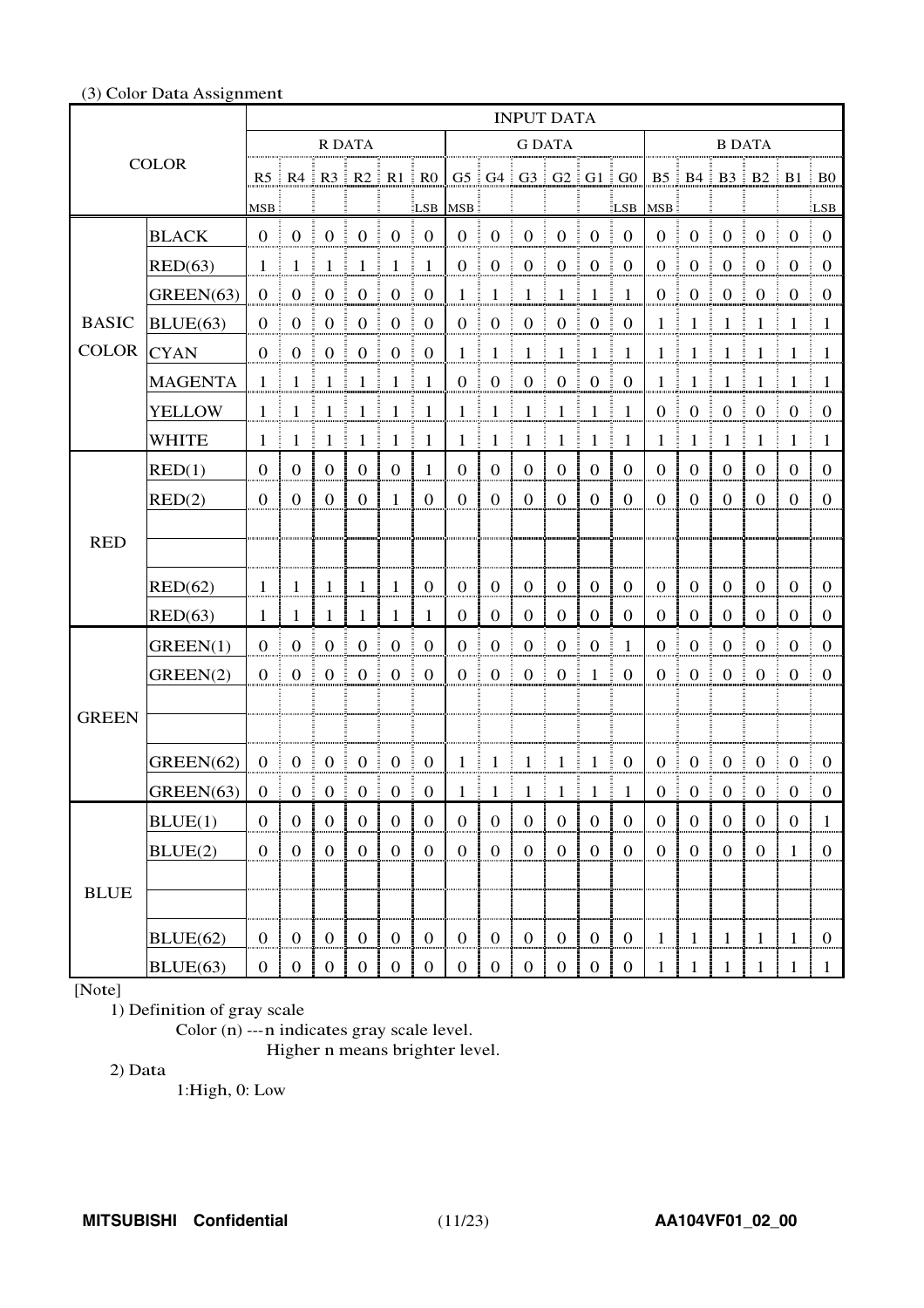#### (4) Display Position and Scan Direction

D(X,Y) shows the data number of input signal for LCD panel signal processing PCB.

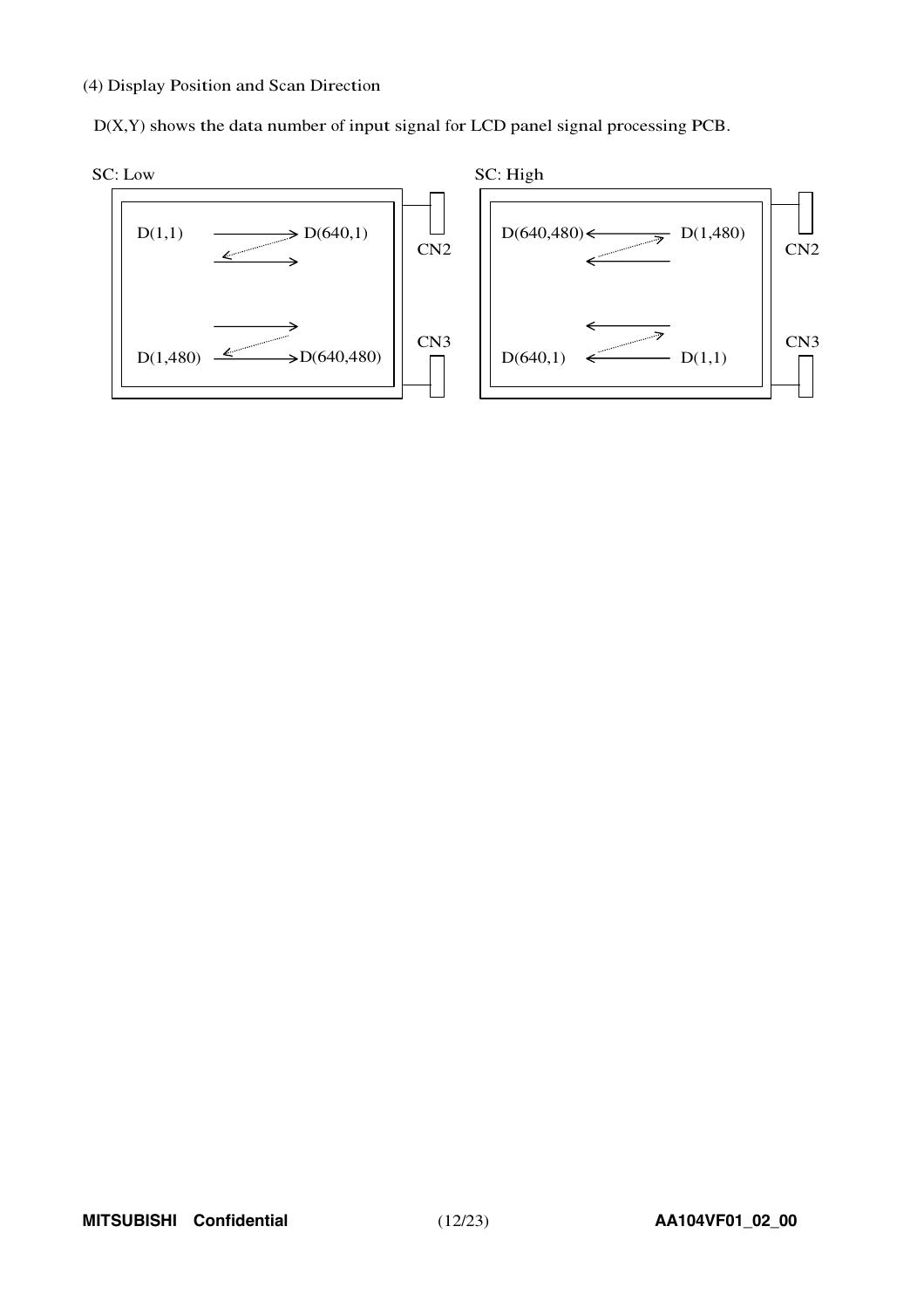# **7. BLOCK DIAGRAM**







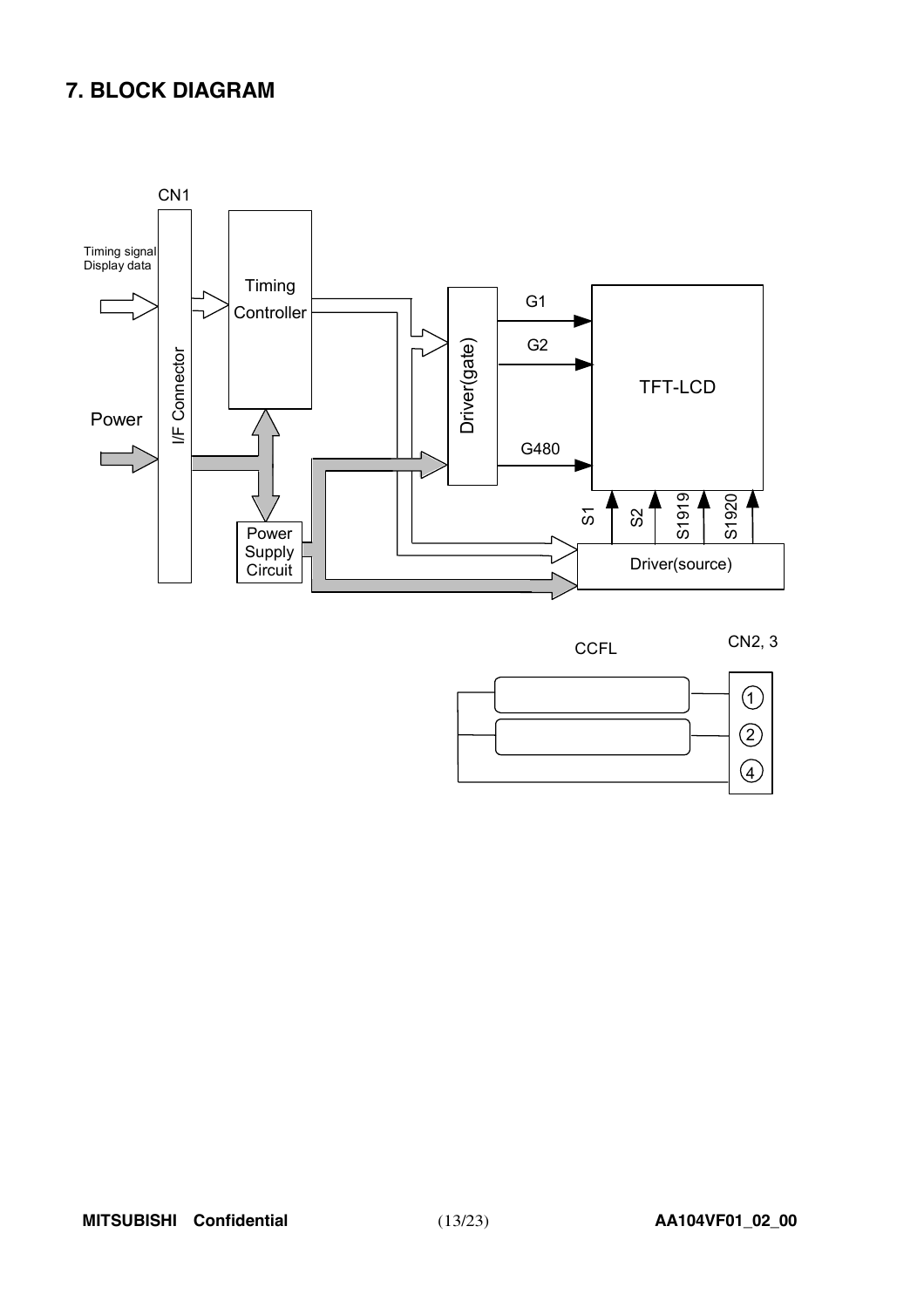# **8. MECHANICAL SPECIFICATIONS**

(1) Front Side



MITSUBISHI Confidential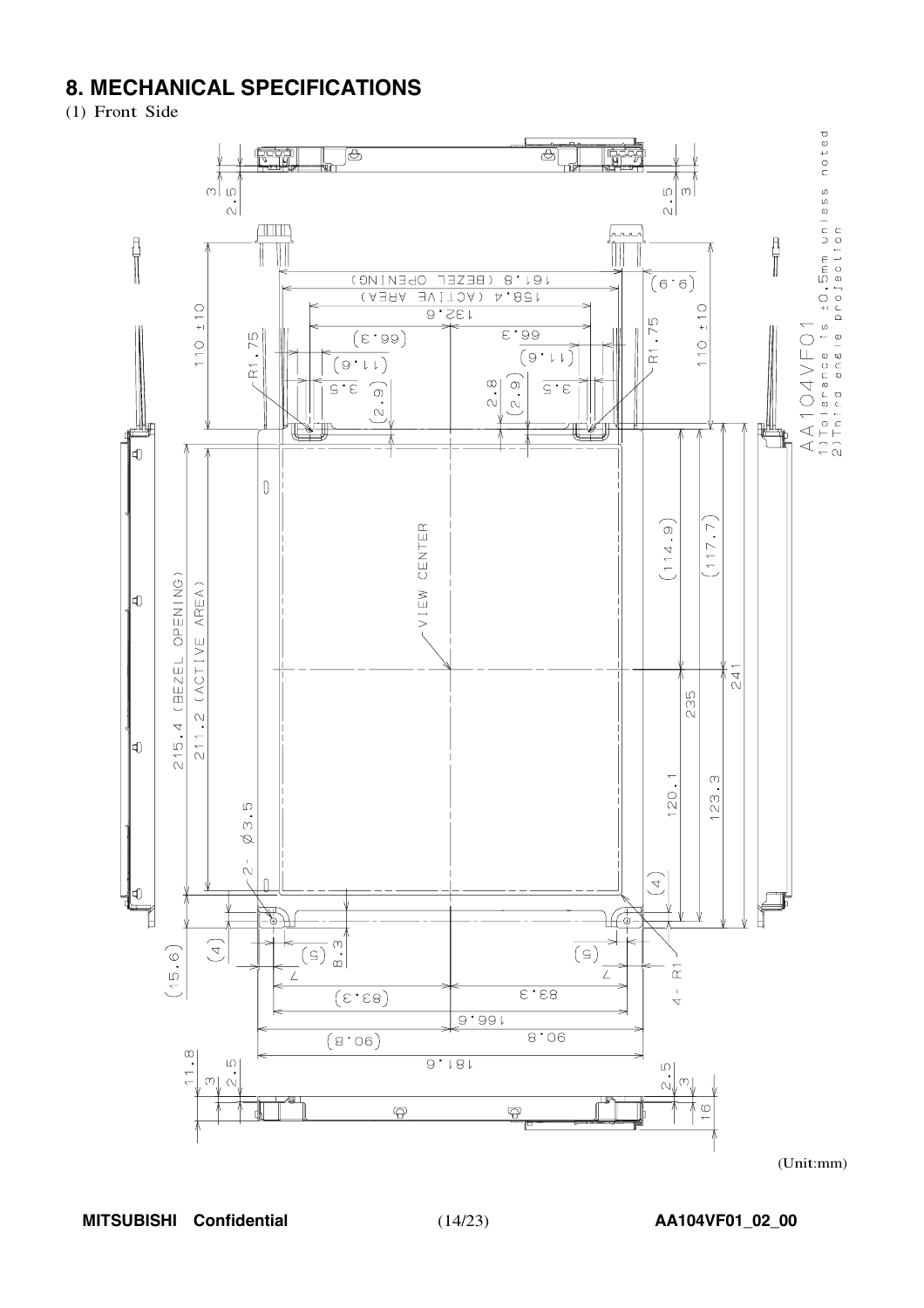(2) Rear Side



(Unit:mm)

**MITSUBISHI Confidential** (15/23) **AA104VF01\_02\_00**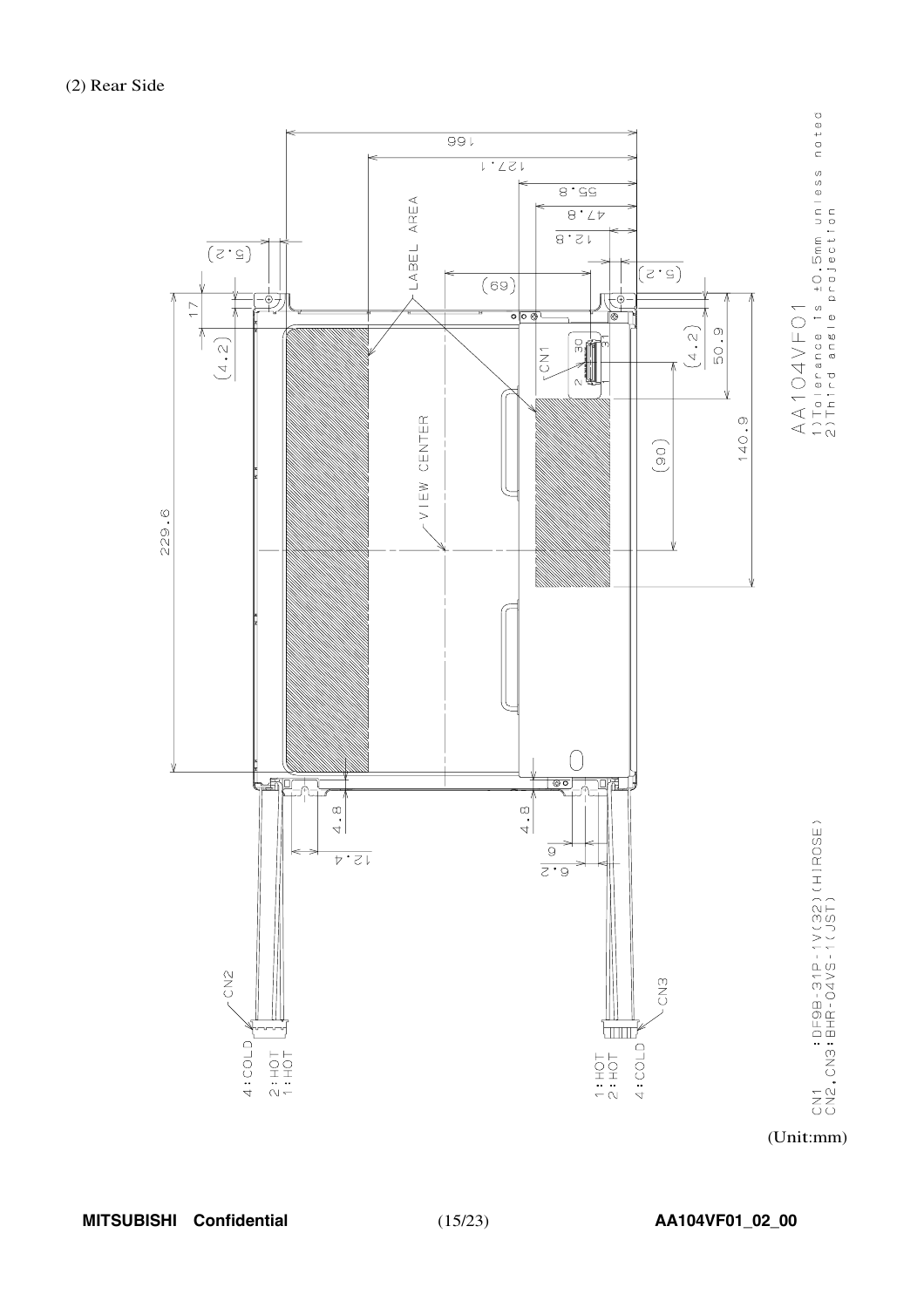# **9. OPTICAL CHARACTERISTICS**

| Ta=25°C, VCC=3.3 V, Input Signals: Typ. Values shown in Section 6 |            |                       |                                                                       |          |                |        |                   |            |  |
|-------------------------------------------------------------------|------------|-----------------------|-----------------------------------------------------------------------|----------|----------------|--------|-------------------|------------|--|
| <b>ITEM</b>                                                       |            | <b>SYMBOL</b>         | <b>CONDITION</b>                                                      | MIN.     | TYP.           | MAX.   | <b>UNIT</b>       | Remarks    |  |
| <b>Contrast Ratio</b>                                             |            | CR                    | $\theta_V = 0^\circ$ , $\theta_H = 0^\circ$                           | 450      | 700            | $- -$  | $-$               | $*1)*2*5$  |  |
| Luminance                                                         |            | Lw                    | $\theta_V = 0^\circ$ , $\theta_H = 0^\circ$                           | 700      | 1000           | $-$    | cd/m <sup>2</sup> | $*1*5$     |  |
| Luminance Uniformity                                              |            | $\Delta L$ w          | $\theta$ <sub>V</sub> = $0^\circ$ , $\theta$ <sub>H</sub> = $0^\circ$ | $-$ -    | $-$            | 30     | $\%$              | $*1)*3*5)$ |  |
|                                                                   |            | tr                    | $\theta$ <sub>V</sub> = $0^\circ$ , $\theta$ <sub>H</sub> = $0^\circ$ | $-$ -    | $\overline{4}$ | $-\,-$ | ms                | $*1)*4*5)$ |  |
| <b>Response Time</b>                                              |            | tf                    | $\theta$ <sub>V</sub> = $0^\circ$ , $\theta$ <sub>H</sub> = $0^\circ$ | --       | 12             | $-\,-$ | ms                | $*1)*4*5$  |  |
|                                                                   | Horizontal | $\theta_{\rm H}$      | $CR \ge 10$                                                           | $-50-50$ | $-70-70$       | $-$    | $\circ$           | $*1*5)$    |  |
| Viewing                                                           | Vertical   | $\theta$ <sub>V</sub> |                                                                       | $-40-40$ | $-65 - 65$     | $-$    | $\circ$           | $*1*5)$    |  |
| Angle                                                             | Horizontal | $\theta_{\rm H}$      | $CR \geq 5$                                                           | $-65-65$ | $-80 - 80$     | $- -$  |                   | $*1*5$     |  |
|                                                                   | Vertical   | $\theta$ v            |                                                                       | $-50-50$ | $-80 - 80$     | --     |                   | $*1*5)$    |  |
| <b>Image Sticking</b>                                             |            | tis                   | 2 <sub>h</sub>                                                        |          |                | 2      | S                 | $*6)$      |  |
|                                                                   | Red        | Rx                    |                                                                       | 0.554    | 0.584          | 0.614  |                   |            |  |
|                                                                   |            | <b>Ry</b>             |                                                                       | 0.301    | 0.331          | 0.361  |                   |            |  |
| Color                                                             | Green      | Gx                    |                                                                       | 0.299    | 0.329          | 0.359  |                   |            |  |
| Coordinates                                                       |            | Gy                    | $\theta$ <sub>V</sub> = $0^\circ$ , $\theta$ <sub>H</sub> = $0^\circ$ | 0.503    | 0.533          | 0.563  |                   | $*1*5)$    |  |
|                                                                   | Blue       | Bx                    |                                                                       | 0.132    | 0.162          | 0.192  |                   |            |  |
|                                                                   |            |                       |                                                                       | 0.130    | 0.160          | 0.190  |                   |            |  |
|                                                                   | White      | Wx                    |                                                                       | 0.283    | 0.313          | 0.343  |                   |            |  |
|                                                                   |            | Wy                    |                                                                       | 0.299    | 0.329          | 0.359  |                   |            |  |

[Note]

These items are measured using CS1000(MINOLTA) for color coordinates, EZContrast(ELDIM) for viewing angle and CS1000 or BM-5A(TOPCON) for others under the dark room condition (no ambient light) after more than 30 minutes from turning on the lamp unless noted.

Condition: IL=13.0 mArms, FL=53 kHz

Measurement method for luminance and color coordinates is as follows.



The luminance is measured according to FLAT PANEL DISPLAY MEASUREMENTS STANDARD (VESA Standard).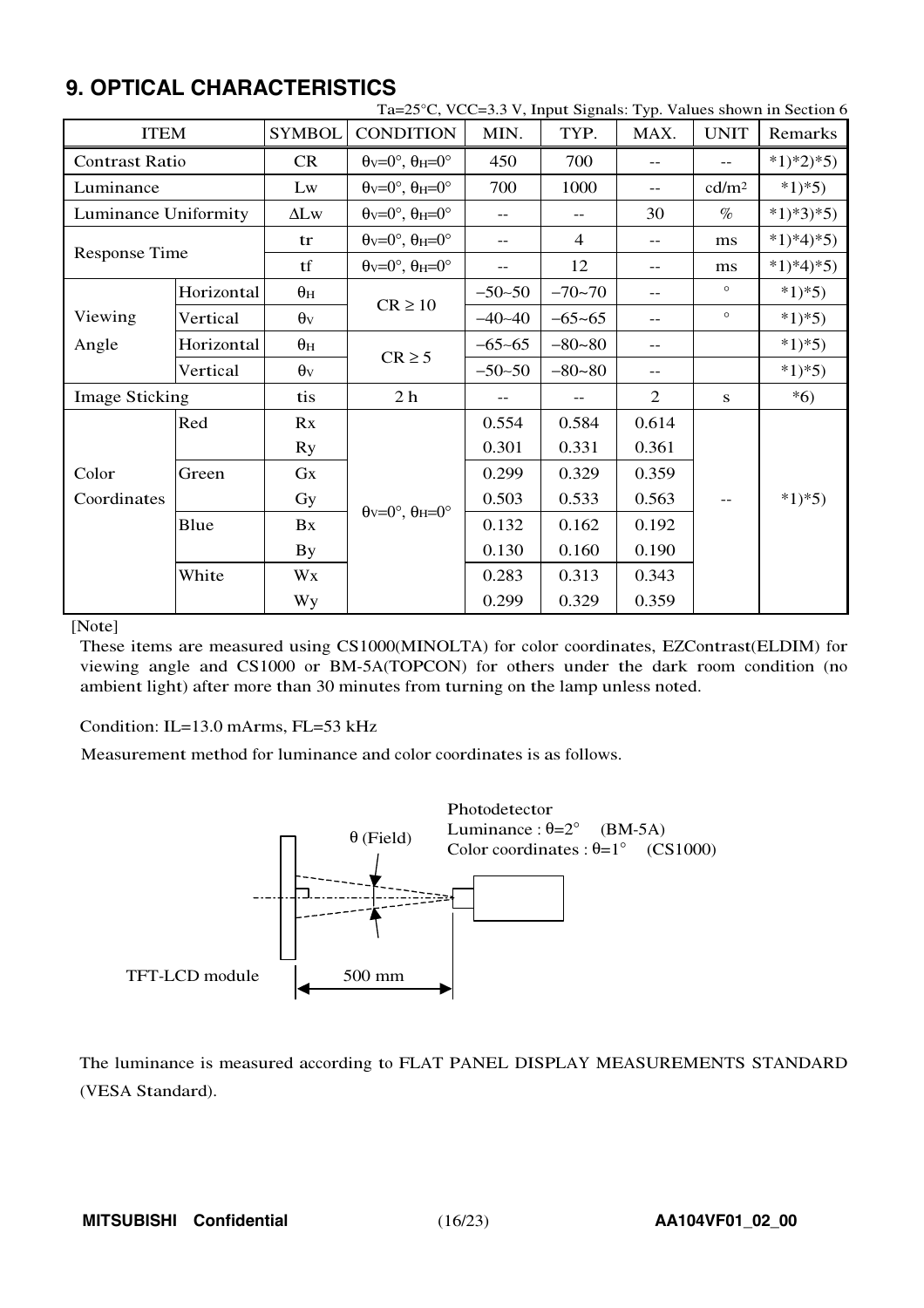#### \*1) Measurement Point

Contrast Ratio, Luminance, Response Time, Viewing Angle, Color Coordinates: Display Center Luminanc<sup>e</sup> Uniformity: point <sup>1</sup>∼<sup>5</sup> shown in a figure belo<sup>w</sup>



\*2) Definition of Contrast Ratio

CR=Luminance with all white pixels / Luminance with all black pixels

- \*3) Definition of Luminance Uniformity  $\Delta$ Lw=[Lw(MAX)/Lw(MIN)-1]  $\times$  100
- \*4) Definition of Response Time



 $*$ 5) Definition of Viewing Angle (θ<sub>V</sub>, θ<sub>H</sub>)

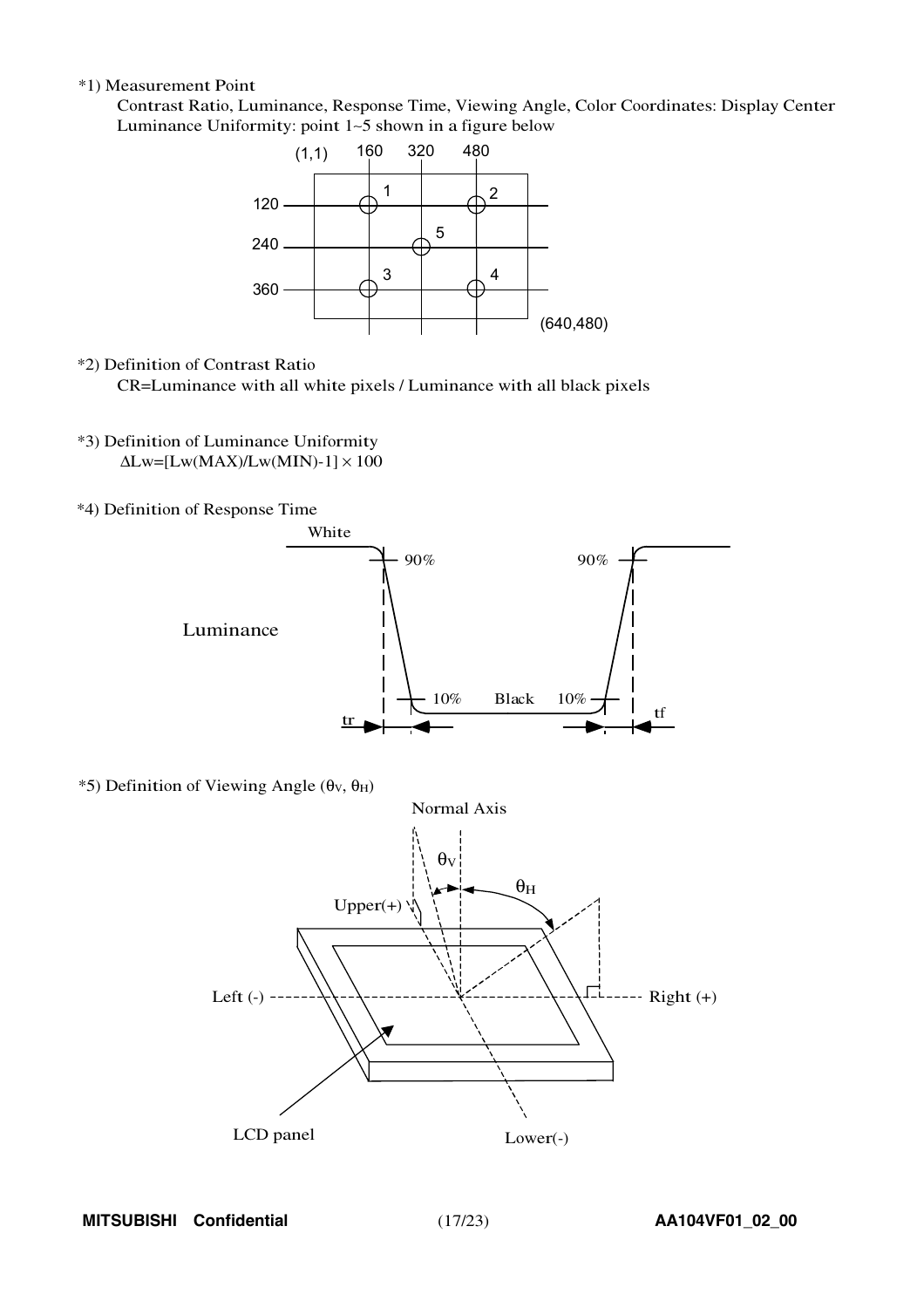### \*6) Image Sticking

Continuously display the test pattern shown in the figure below for two-hours. Then display a completely white screen. The previous image shall not persist more than two seconds at 25°C.



TEST PATTERN FOR IMAGE STICKING TEST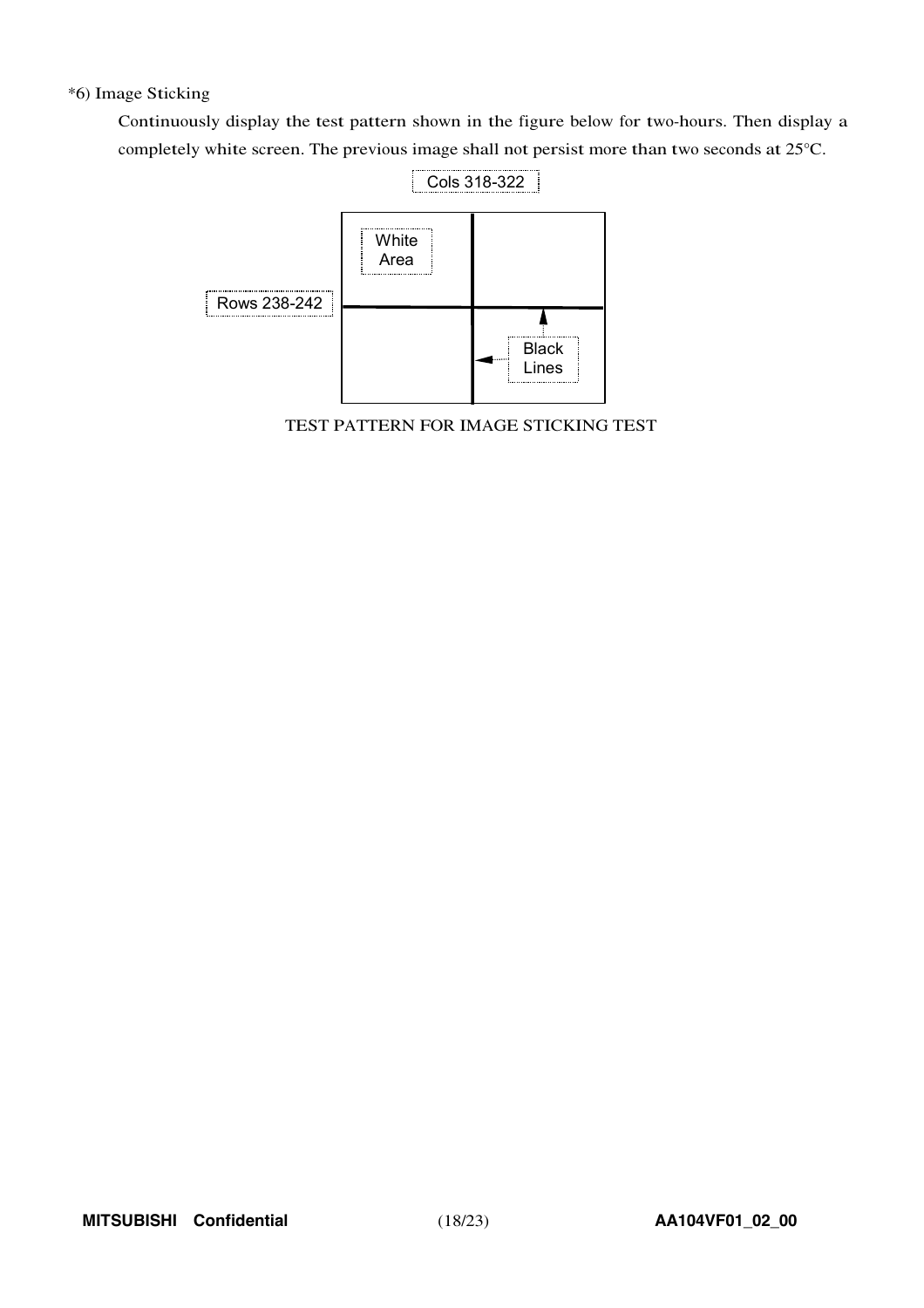# **10. RELIABILITY TEST CONDITION**

### (1) Temperature and Humidity

| <b>ITEM</b>                                               | <b>CONDITIONS</b>                                                   |
|-----------------------------------------------------------|---------------------------------------------------------------------|
| <b>HIGH TEMPERATURE</b><br><b>HIGH HUMIDITY OPERATION</b> | 40°C, 90%RH, 240 h<br>(No condensation)                             |
| <b>HIGH TEMPERATURE OPERATION</b>                         | $70^{\circ}$ C, 240 h                                               |
| LOW TEMPERATURE OPERATION                                 | $-20^{\circ}$ C, 240 h                                              |
| HIGH TEMPERATURE STORAGE                                  | $80^{\circ}$ C, 240 h                                               |
| LOW TEMPERATURE STORAGE                                   | $-20^{\circ}$ C, 240 h                                              |
| THERMAL SHOCK (NON-OPERATION)                             | BETWEEN $-20^{\circ}$ C (1h) and 80 $^{\circ}$ C(1h),<br>100 CYCLES |

# (2) Shock & Vibration

| ITEM             | <b>CONDITIONS</b>                                                     |
|------------------|-----------------------------------------------------------------------|
|                  | Shock level: 1470m/s <sup>2</sup> (150G)                              |
| <b>SHOCK</b>     | Waveform: half sinusoidal wave, 2ms                                   |
| (NON-OPERATION)  | Number of shocks: one shock input in each direction of three mutually |
|                  | perpendicular axis for a total of six shock inputs                    |
|                  | Vibration level: $9.8m/s2$ (1.0G)                                     |
|                  | Waveform: sinusoidal                                                  |
| <b>VIBRATION</b> | Frequency range: 5 to 500Hz                                           |
| (NON-OPERATION)  | Frequency sweep rate: 0.5 octave /min                                 |
|                  | Duration: one sweep from 5 to 500 Hz in each of three mutually        |
|                  | perpendicular axis (total 3 hours)                                    |

#### (3) Judgment standard

The judgment of the above tests should be made as follow:

- Pass: Normal display image, no damage of the display function. (ex. no line defect) Partial transformation of the module parts should be ignored.
- Fail: No display image, damage of the display function. (ex. line defect)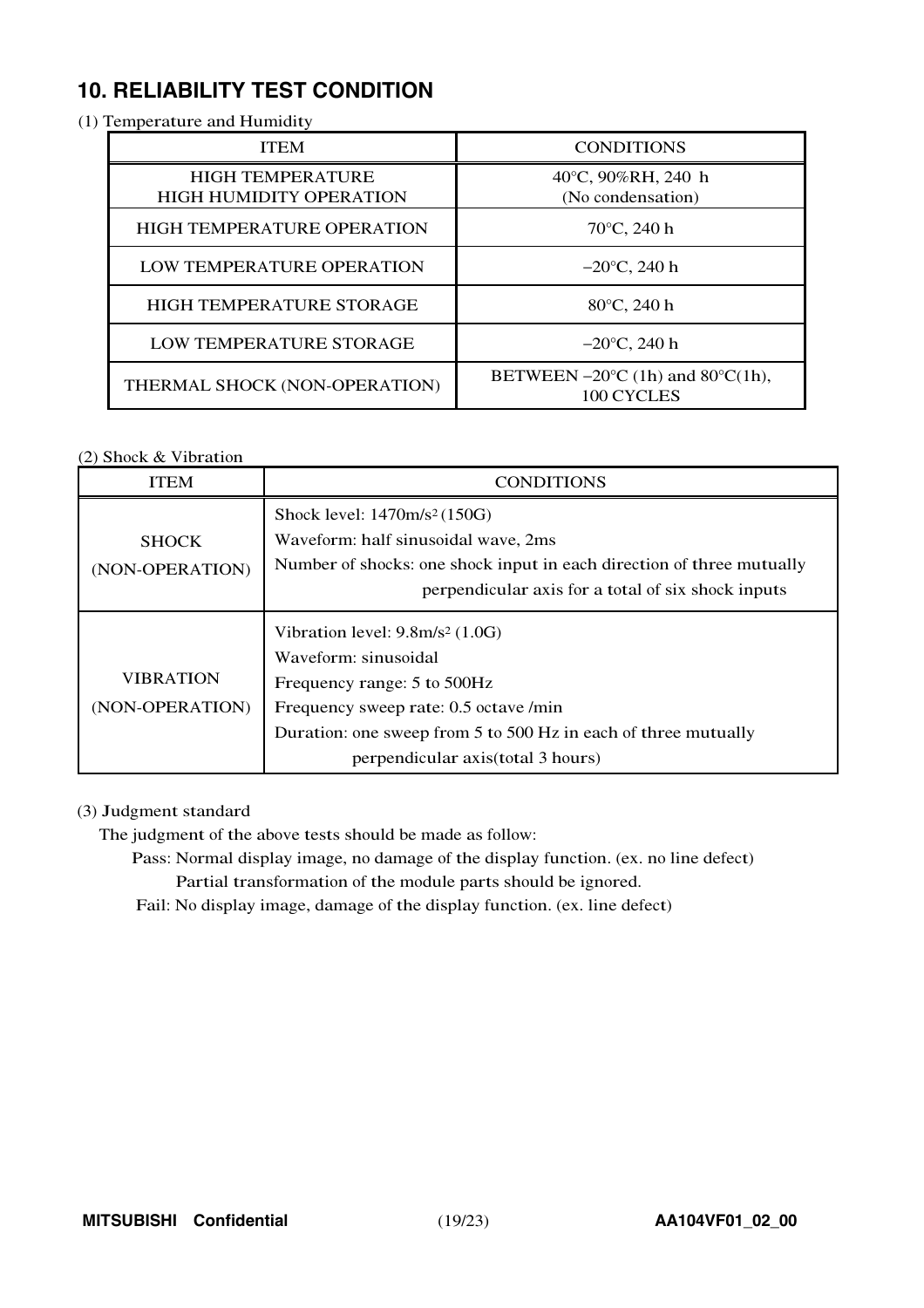# **11. OTHER FEATURE**

This LCD module complies with RoHS\*) directive.

\*) RoHS: Restriction of the use of certain hazardous substances in electrical and electronic equipment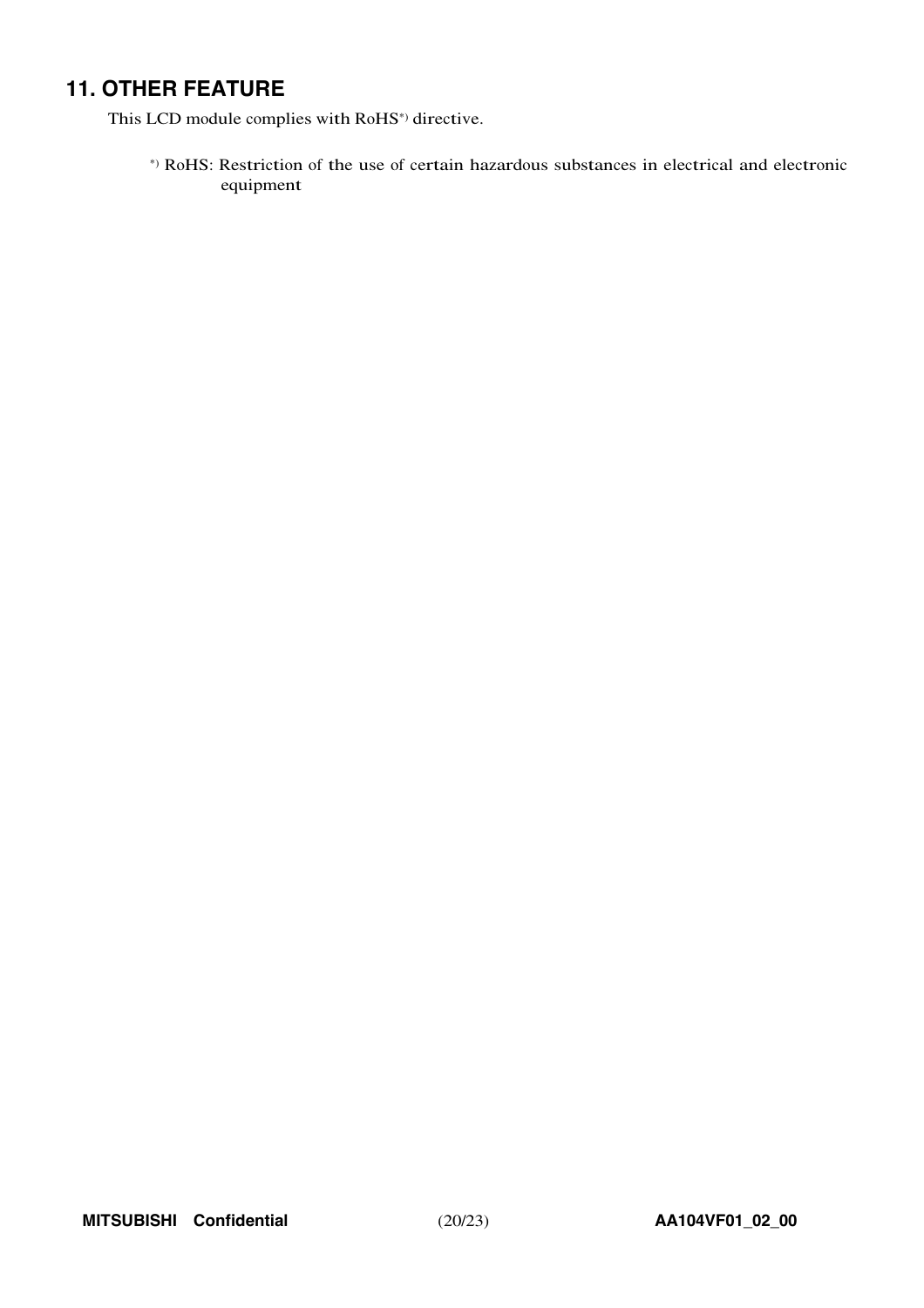# **12. HANDLING PRECAUTIONS FOR TFT-LCD MODULE**

Please pay attention to the followings in handling TFT-LCD products;

### **(1) ASSEMBLY PRECAUTION**

- a. Please mount the LCD module by using mounting hole with a screw clamping torque (recommended value: 0.3 Nm). Please do not bend or wrench the LCD module in assembling. Please do not drop, bend or twist the LCD module in handling.
- b. Please design display housing in accordance with the following guide lines.
	- (a) Housing case must be designed carefully so as not to put stresses on LCD all sides and not to wrench module. The stresses may cause non-uniformity even if there is no non-uniformity statically.
	- (b) Keep sufficient clearance between LCD module back surface and housing when the LCD module is mounted. Approximately 1.0mm of the clearance in the design is recommended taking into account the tolerance of LCD module thickness and mounting structure height on the housing.
	- (c) When some parts, such as, FPC cable and ferrite plate, are installed underneath the LCD module, still sufficient clearance is required, such as 0.5mm. This clearance is, especially, to be reconsidered when the additional parts are implemented for EMI countermeasure.
	- (d) Design the inverter location and connector position carefully so as not to give stress to lamp cable, or not to interface the LCD module by the lamp cable.
	- (e) Keep sufficient clearance between LCD module and the others parts, such as inverter and speaker so as not to interface the LCD module. Approximately 1.0mm of the clearance in the design is recommended.
	- (f) To avoid local elevation/decrease of temperature, considering location of heating element, heat release, thermal design should be done.
- c. Please do not push or scratch LCD panel surface with anything hard. And do not soil LCD panel surface by touching with bare hands. (Polarizer film, surface of LCD panel is easy to be flawed.)
- d. Please do not press any parts on the rear side such as source TCP, gate TCP, control circuit board and FPCs during handling LCD module. If pressing rear part is unavoidable, handle the LCD module with care not to damage them.
- e. Please wipe off LCD panel surface with absorbent cotton or soft cloth in case of it being soiled.
- f. Please wipe off drops of adhesives like saliva and water on LCD panel surface immediately. They might damage to cause panel surface variation and color change.
- g. Please do not take a LCD module to pieces and reconstruct it. Resolving and reconstructing modules may cause them not to work well.
- h. Please do not touch metal frames with bare hands and soiled gloves. A color change of the metal frames can happen during a long preservation of soiled LCD modules.
- i. Please handle metal frame carefully because edge of metal frame is very sharp.
- j. Please pay attention to handling lead wire of backlight so that it is not tugged in connecting with inverter.
- k. Please connect the metal frame of LCD module to GND in order to minimize the effect of external noise and EMI.
- l. Be sure to connect the cables and the connecters correctly.
- **MITSUBISHI Confidential** (21/23) **AA104VF01\_02\_00**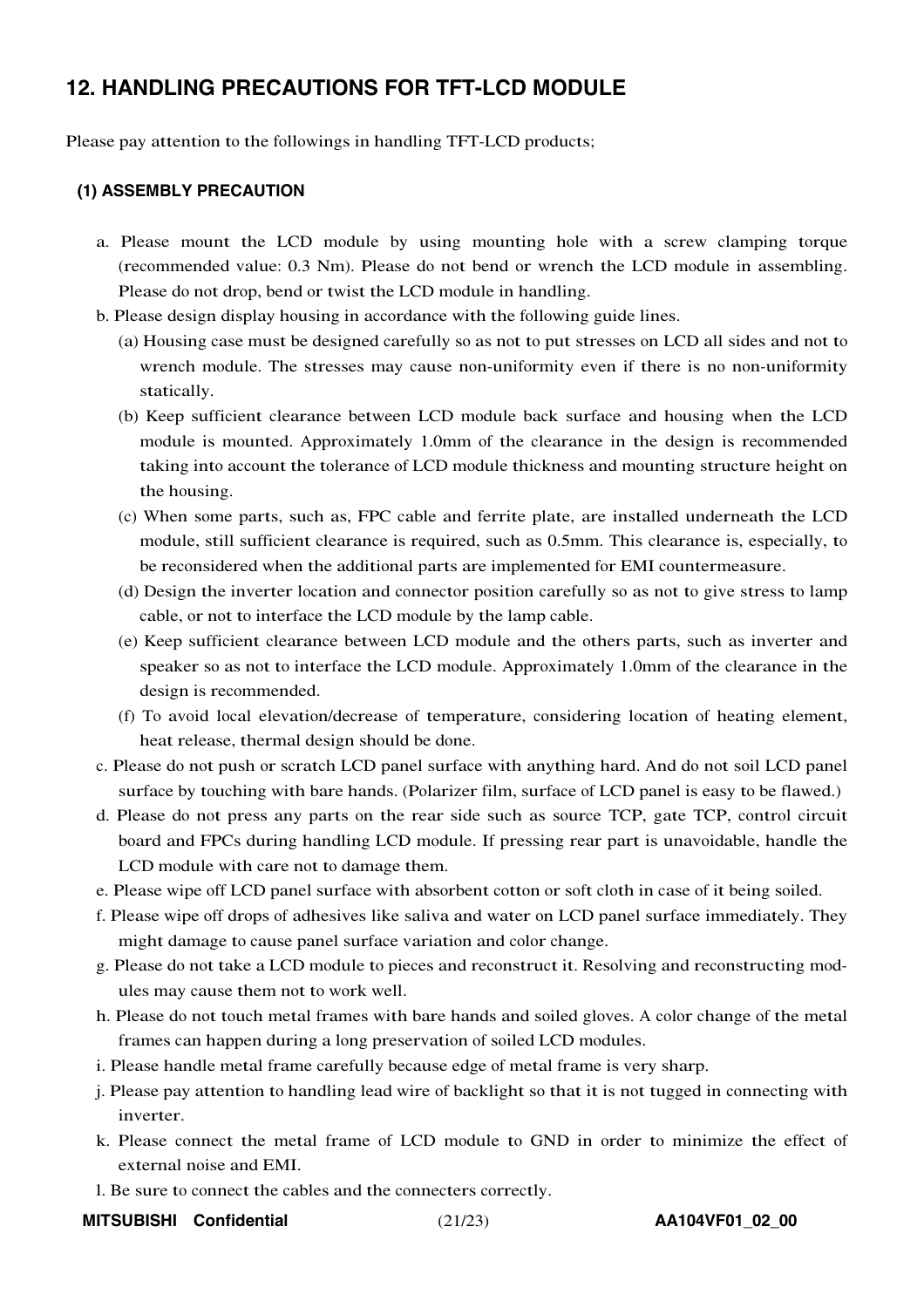### **(2) OPERATING PRECAUTIONS**

- a. Please be sure to turn off the power supply before connecting and disconnecting signal input cable.
- b. Please do not change variable resistance settings in LCD module. They are adjusted to the most suitable value. If they are changed, it might happen LCD does not satisfy the characteristics specification.
- c. LCD backlight takes longer time to become stable of radiation characteristics in low temperature than in room temperature.
- d. The interface signal speed is very high. Please pay attention to transmission line design and other high speed signal precautions to satisfy signal specification.
- e. A condensation might happen on the surface and inside of LCD module in case of sudden change of ambient temperature.
- f. Please pay attention not to display the same pattern for very long time. Image might stick on LCD. Even if image sticking happens, it may disappear as the operation time proceeds.
- g. Please obey the same safe instructions as ones being prepared for ordinary electronic products.

#### **(3) PRECAUTIONS WITH ELECTROSTATICS**

- a. This LCD module use CMOS-IC on circuit board and TFT-LCD panel, and so it is easy to be affected by electrostatics. Please be careful with electrostatics by the way of your body connecting to the ground and so on.
- b. Please remove protection film very slowly from the surface of LCD module to prevent from electrostatics occurrence.

### **(4) STORAGE PRECAUTIONS**

- a. Please do not leave the LCDs in the environment of high humidity and high temperature such as 60°C90%RH.
- b. Please do not leave the LCDs in the environment of low temperature; below -20°C.

#### **(5) SAFETY PRECAUTIONS**

- a. When you waste damaged or unnecessary LCDs, it is recommended to crush LCDs into pieces and wash them off with solvents such as acetone and ethanol, which should later be burned.
- b. If any liquid leaks out of a damaged glass cell and comes in contact with the hands, wash off thoroughly with soap and water.
- c. Be sure to turn off the power supply when inserting or disconnecting the cable.
- d. Inverter should be designed carefully so as not to keep working in case of detecting over current or open circuit on the lamp.